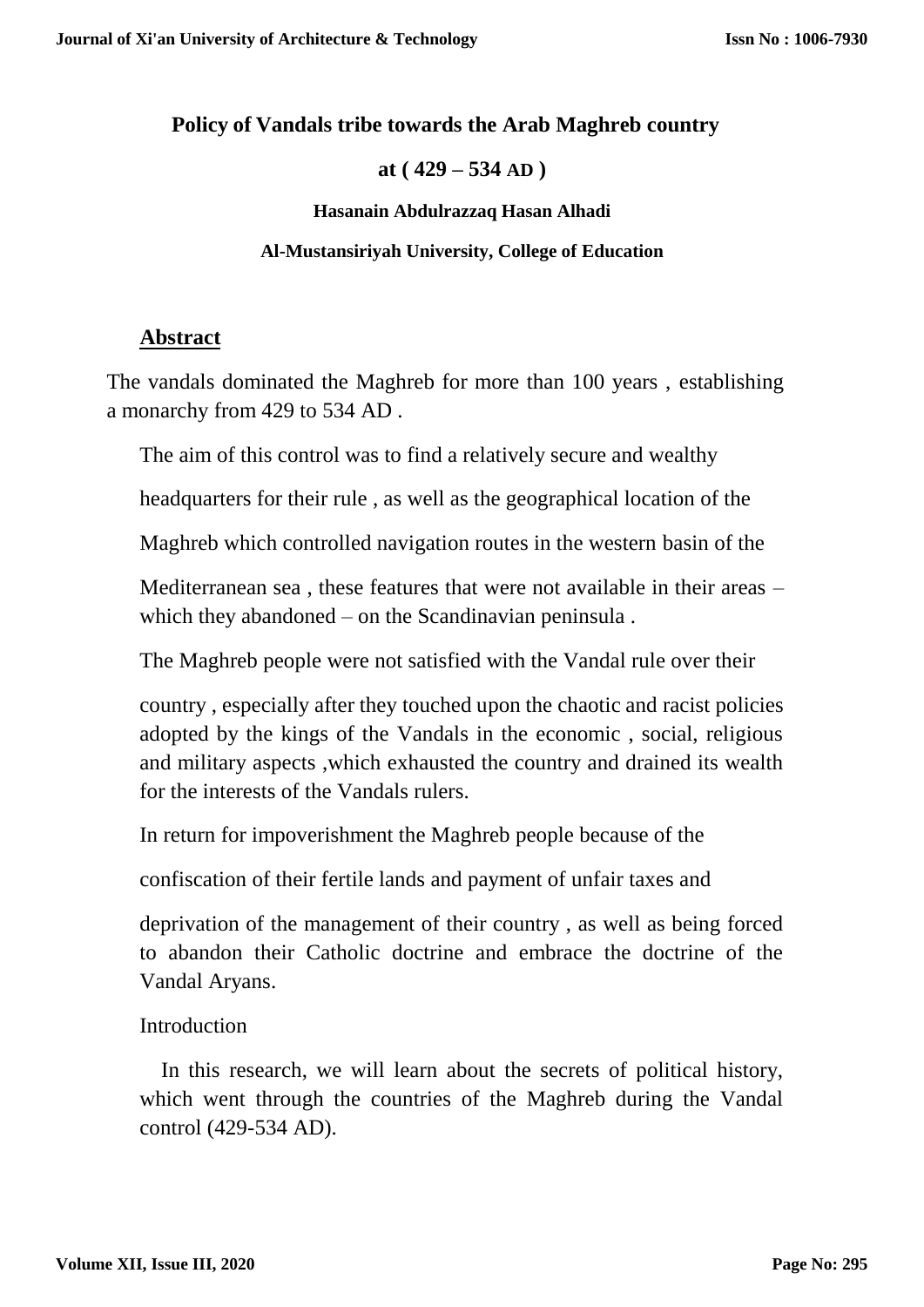As we will discuss the origins of the Vandals and their economic and social conditions, and how they gained control of the countries of the Arab Maghreb, then we examined the nature of their system of government, and the most important policies they followed in managing the affairs of the country, in the economic, social, religious and military aspects.

 The research has its own importance because it reveals the chaotic policies pursued by the Vandals during their rule in the Arab Maghreb, which led to the prevalence of poverty, persecution and slavery, for groups of Moroccan society in general.

 Among the most important obstacles encountered by the research, are the scarcity of Arab blogs that narrated the events of ancient Moroccan history, especially during the era of Vandal control, so we tried as much as possible to use the writings of Moroccan researchers, such as Abdel-Rahman El-Gili in his book History of Algeria in general, and French researchers, such as Charles André Julian in his book History of History Northern Africa, and the writings of Roman historians, such as Kirkopios in the Vandals Wars.

The aspirations of the major countries during the ancient and medieval historical times tended to acquire the countries of the Arab Maghreb, due to its distinguished geographical location ., which linked the lands of North Africa to the continent of Europe via the nearest maritime contact point with a distance of 23 km between Ceuta and the columns Hercules (Gibraltar) ., in addition to the abundance of its goods, especially from agricultural, animal and mineral crops, which made it the focus of competition between foreign powers, especially between the Romans and Vandals ..

The ancient Arab Maghreb countries were known by several names, the first of which was recorded by the ancient Egyptians, as they called the country located to the west of their country the name of the country of Libo ., and they called the tribes that inhabited them in the Amazigh . relative to one of the ancient Libyan tribes, knowing that the sum of these Egyptian designations It came on the lips of the Greek historian Herodotus ., while the Phoenicians called it (Africa) in relation to the Afri tribe, which inhabited Carthage and its surroundings ., while the Greeks .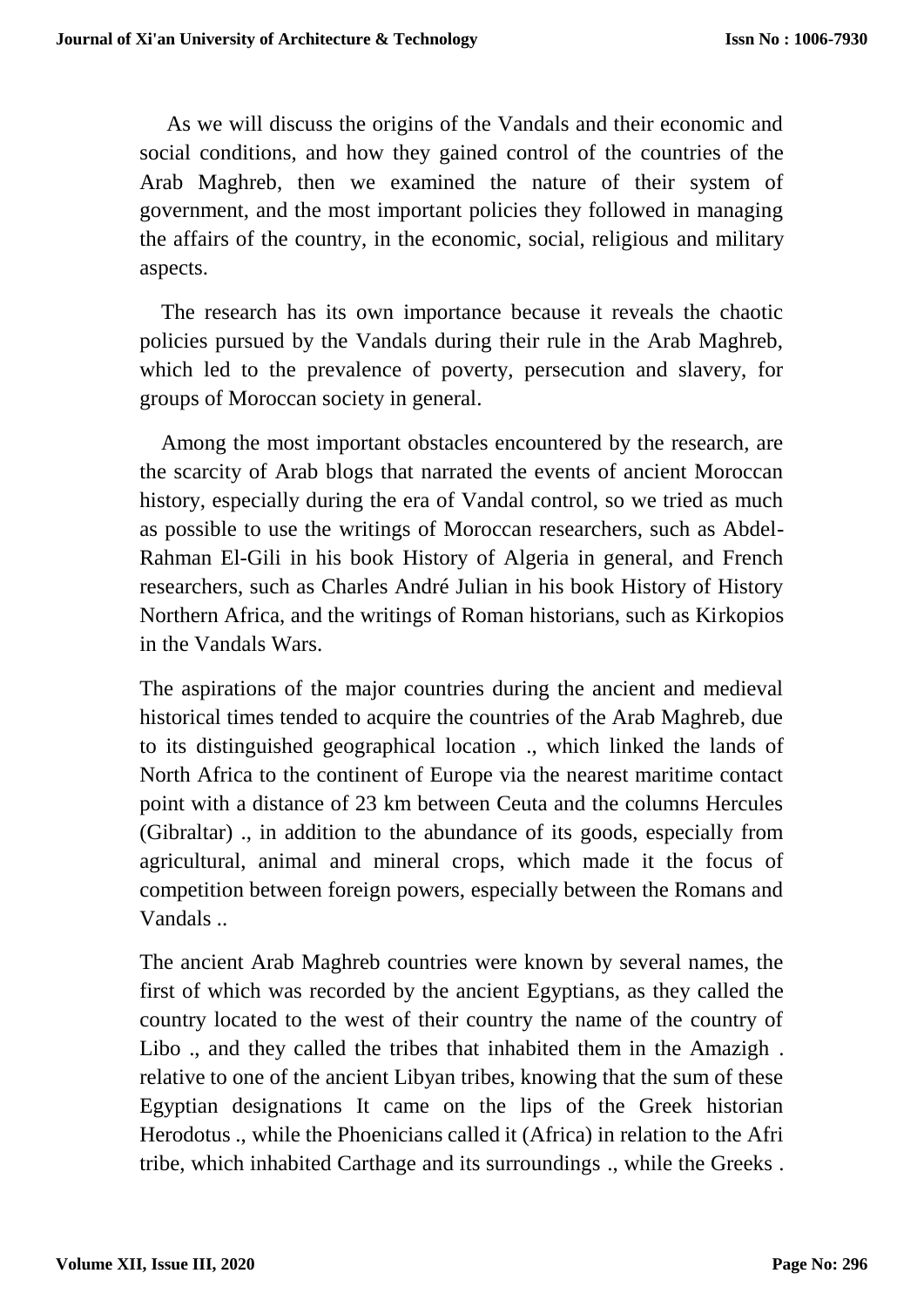called it the "Moors" which they meant, the countries that are located In the far west ., and on this basis they were popularly called the Moors and their inhabitants b To Murien, especially Romania and has shown Alondalih Alsatrtin on their country ..

As for their current name (the country of Morocco), Arab historians and geographers have called them, because it fell to the west of their country, and they called its people barbarians ., due to the overlapping of the letters of the language during their speech, due to their frequent use of the letter B in their dialect ..

The first topic: The Vandals, their origins, and their control of the Arab Maghreb in 429 AD

Before delving into the issue of the policy pursued by the Vandals during their rule in the Arab Maghreb, it is necessary to know the origins and conditions of the Vandals and how they had the opportunity, to control the regions of southwest Europe and North Africa during the fifth century AD.

First: the origin of the Vandals, their conditions, their customs

It is difficult to obtain certain information that confirms the original homeland of the Vandals and the beginnings of their appearance, because of the different accounts and differing opinions of historians around them, especially since most of their news was written by strangers from them from the Romans and Catholic clergy . - traditional enemies of the Vandal -.

The Vandals are among the Germanic peoples who inhabited the Scandinavian peninsula within the borders of the first century B.C. and settled temporarily near the coasts of the Baltic Sea ., except that historians who identified the Swedish Vendel region are an original place for them, and it seems that the similarity of the words between that region and the name of the Vandals He was the one on whom Courtois . relied, in his opinion, but this is not sufficient to prove the truth of their origin, and we are more likely to have been confirmed by linguistic and anthropological studies that indicated that the Vandals were closest to the Danes than the Swedes, given the linguistic affinity between them, as well as the similarities and features Physical ..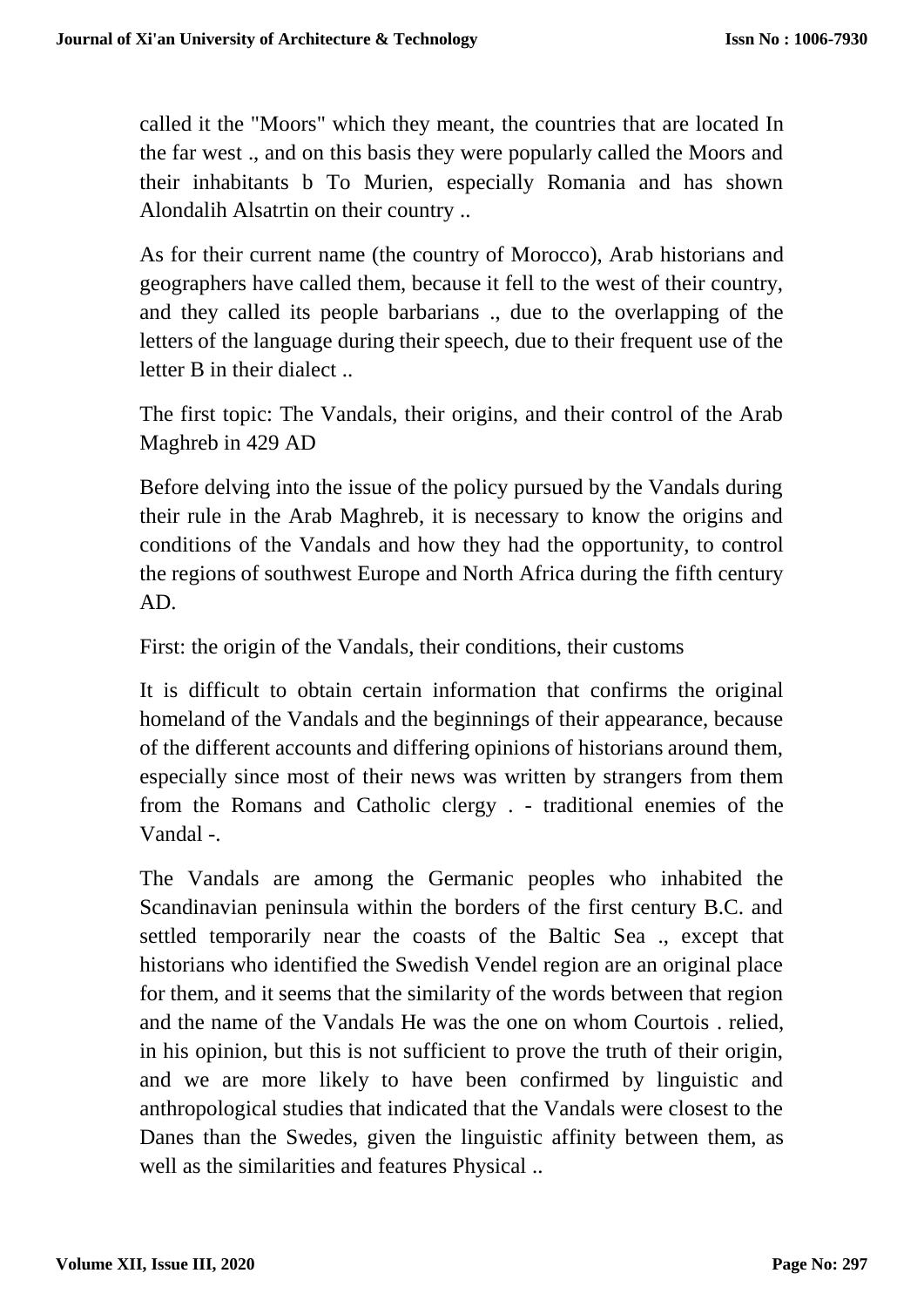As for their conditions, they are considered among the tribes that used to move and move in search of warmth and food. History has not witnessed stability and stability for them. Therefore, their lives were characterized by roughness and destitution, their main goal was to go to the south where there is strength and safety ., and move as far as possible from the centers of influence of the Romans and areas of the following tribes To them, therefore, their main tribes (celling and Hasding) . moved on the borders of countries and the banks of the Rhine and Danube rivers to avoid collision with them while they were still in the formative stage ..

Among their customs, they practiced war and martial arts, and they practiced grazing and conquest to sustain their livelihoods, because of their distress and hardship, and they were keen to ally with neighboring tribes in order to form a striking force to control the rich regions of Gaul (France) and Iberia (Spain) ., It is also noted on the Seeling tribes that their members were speaking with wide leather belts that enabled them to put a number of bayonets inside ., while the members of the Hasdeng tribe described lengthening their hair to frighten their enemies and distinguish them from others ..

Second: The Vandals took control of the Arab Maghreb in 429 AD

The Vandals used to move and move between the northern borders of the Roman Empire, in search of warmth and stability, as their cold lands no longer supported their increasing numbers, so they headed south and settled temporarily on the narrow plains and rivers within the borders of the second century AD ., but they were subjected to pressure from the Goths ( They were forced to leave their areas and disembark in the Gaul (France), where they did not stay for long as a result of the Franks's influence . over them, and they seized the opportunity of political emptiness in the Iberian Peninsula (Spain) and seized it by the fifth century AD ., and these countries were known as Indus A proportion to their name ., and then attacked the Balearic (Islands) and seized 425 m and in the euphoria of victory took them by looking to seize the Maghreb,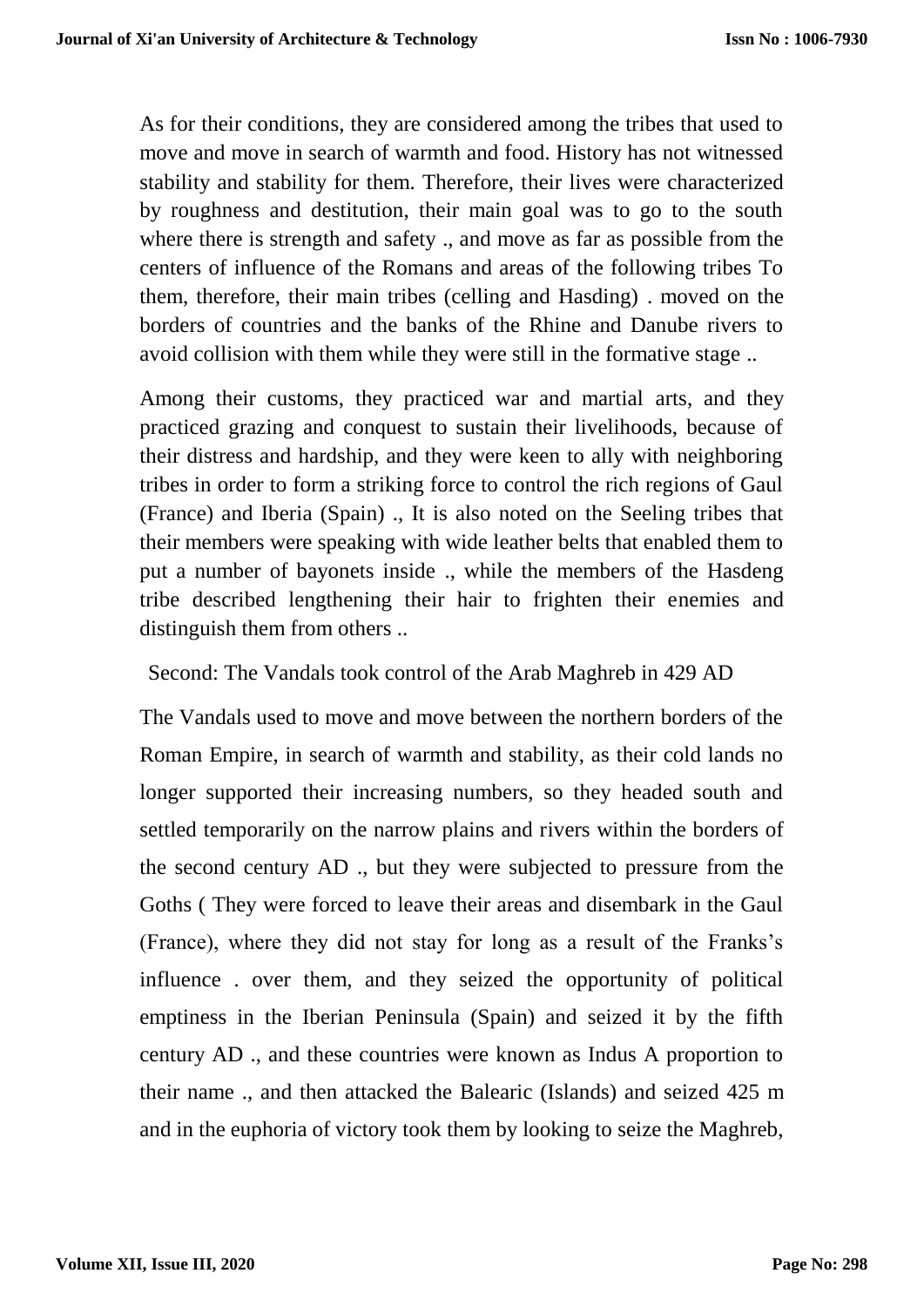after their influence on the west instituted the basin of the Mediterranean Sea ..

The main goal of the Vandals was to acquire the lands of North Africa, which are among the most fertile and productive lands, compared to the lands that they controlled in Europe, as well as their desire to control its geographical location, which represents the nearest sea route that connects North Africa to Europe . until they have had the opportunity to achieve their aspirations. When Boniface ., the Roman ruler in the Maghreb, was invoked to help him militarily to defeat the Roman pieces coming from Byzantium . to remove him from office by force, by order of Placidia ., the will to the throne of the Byzantine Emperor ., the Vandal began preparing their military forces carried by ships and boats a For a war, proceeding from the columns of Hercules (Gibraltar) towards the cities of Ceuta and Tangier . in 429 AD, with a campaign that reached a number of (80,000) thousand Nandalites, among whom were (50,000) thousand fighters ., despite the request of the Roman governor Boniface from the Vandals to return and return to their country after It reconciled with Placidia, but the Vandal forces continued their military encroachment with limited resistance by the Romanian forces, until they managed to control the centers of administration and governance, and without the intervention of the Moroccan people in this conflict, as he was contemplating the best of the Vandals after he touched the arbitrariness of the Romans ..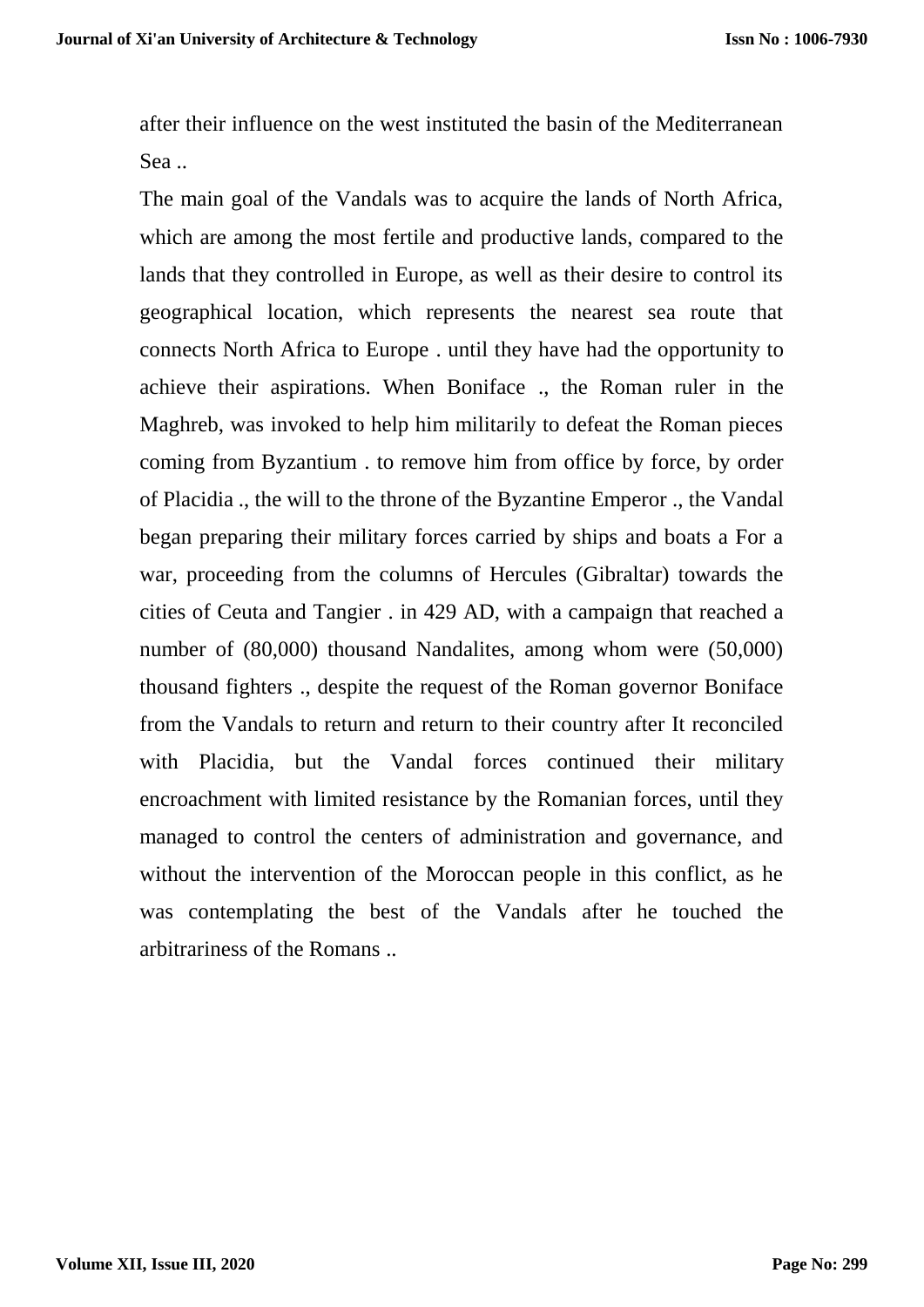The second topic: The nature of the Vandal regime and their administration in the Arab Maghreb countries (429-534 AD)

The Vandals established new political and administrative systems in Maghreb countries that differed somewhat from the previous Roman systems, as the Vandals applied the hereditary monarchy to the administration of the Moroccan provinces, after the ruling was administered by the Roman Count (the Viceroy) previously, and thus the Vandal king became the will of the will Al-Kamila enjoys all political, administrative and military powers in the conduct of the country's affairs to tighten its grip on it . despite the presence of the Senate (the nobles), which had no role in the kingdom's policy, as its existence was formal and to support the king's decisions only ., but the municipal council that Created by the Romans, lost b Y may exercise his powers in the local administration of villages and countryside ., while the capital has left Carthage ., managed directly by the king, knowing that it was not established as a capital until after the year 439 AD after the Vandals were taken from Tangier and then Hiboun (Annaba) . temporary capitals for their rule, Until they chose Carthage, because of its cultural and security weight, compared to other cities.

The Vandal King Jensrik . promises credit for establishing the rules of control and governance in the countries of the Maghreb, and he who enacted the rules to assume the rule of the kingdom by making the eldest sons of the ruling family the right to take over the rule of the kingdom ., thus avoiding the rule of guardians and excluding the rule of young people, except that This system did not prevent the emergence of weak kings who brought woes to the country.

The Vandals divided the countries of the Arab Maghreb into five provinces: Al-Mazaq ., Numidia ., Appartian ., Gitol ., Zaghouan ., in addition to the capital, Carthage, these provinces were administered by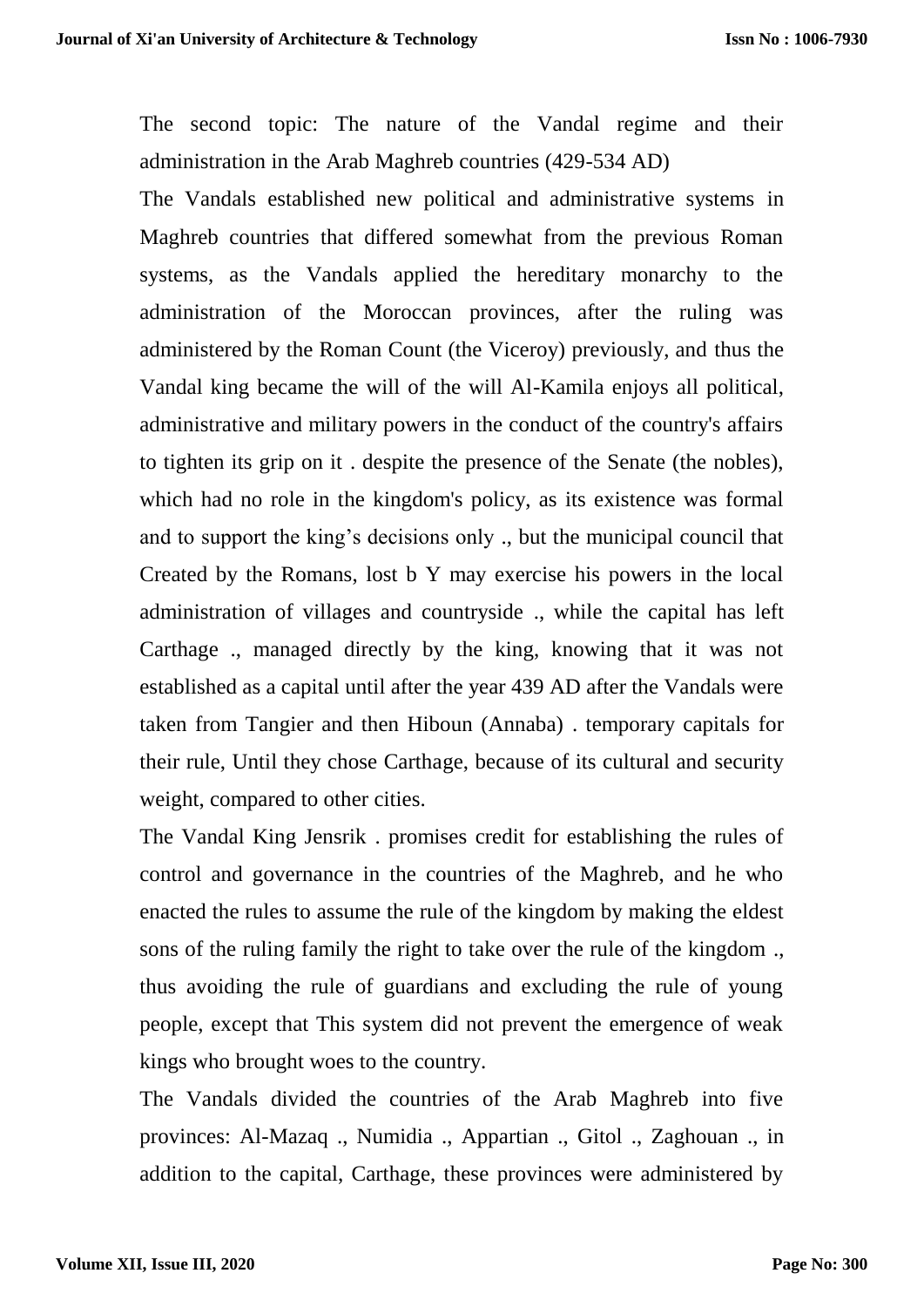nobles and wendals, chosen by the king according to the degree of their loyalty to the kingdom, In order to preserve the security and stability of cities, and to ensure the collection of taxes and their delivery to the Kingdom's treasury in Carthage ..

The rule of the Vandal kingdom rose in the Arab Maghreb for the period (429 - 534 AD) six kings ., Jensrek was the first of their kings who made the efforts of the kingdom, he was one of the most assertive, and most likely a mind, he won his policy and his wisdom and the friendliness of the Moroccan people to some extent ., except that The other kings who came to power after him were inexperienced in managing the affairs of the country, fanatic of their sex and doctrine, their only concern is to reap the largest possible amount of money and property from Moroccan merchants, farmers and craftsmen ., until the gold coin became a rare money in the local markets, due to its hoarding By kings and provincial governors, he weakened The country's economy ., and the Moroccan people were thrown into chaos and multiple political, economic and religious crises, and the conflict between the princes of the Vandals provoked exclusivity, so the Moroccan people rose up against them, and their lands of rule diminished in favor of the local princes, their control weakened and their power weakened until the end of their rule by the forces came Byzantium, following a maritime and land campaign, during which they seized the entire Moroccan country and removed the rule of Glimer . the last king of the Vandals in 534 AD ..

The third topic: Vandals policy towards the Arab Maghreb (429 - 534 AD)

The Vandalist policy pursued by their kings during their rule in the Arab Maghreb, had a negative impact on the deteriorating conditions of the Kingdom in all its aspects, and a major reason for the people's resentment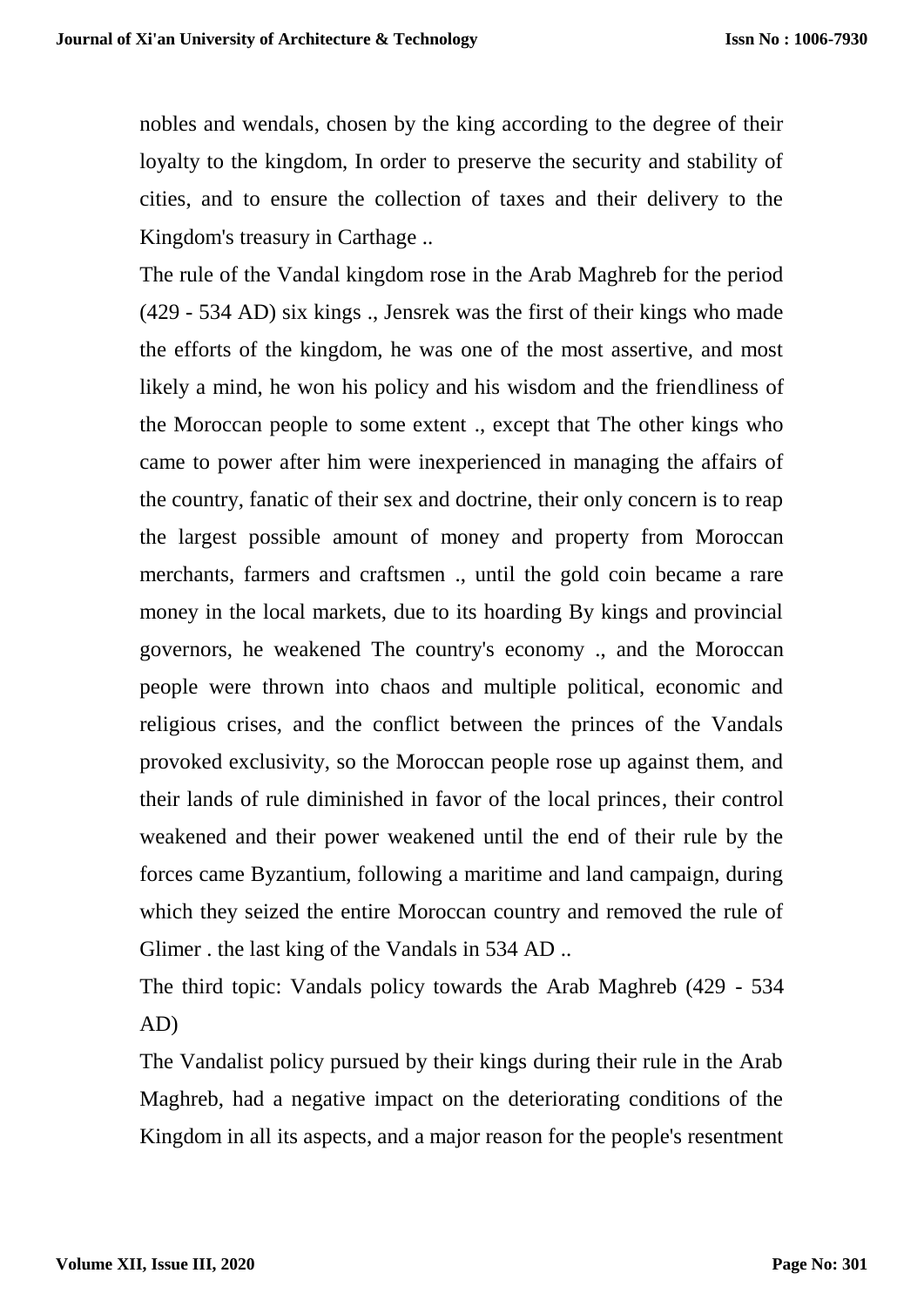of their rule, and its endeavor to expel them outside the country to get rid of their dependency.

First: the Wundall economic policy

One of the main drivers that led to the control of the Vandals over the Arab Maghreb in 429 AD is the economic motivation, given the resources they have enjoyed, to ensure their survival through food supply to their kingdom ..

In the agricultural field, the Vandals and before them the Romans relied on wheat and barley crops for the food of their peoples ., which were produced in abundant quantities by the needs of the population, especially in the coastal Moroccan regions and on the foothills of the mountains, in addition to its richness in the crops of figs, olives, vineyards, apples and almonds, which are famous for their quantity and quality. Those areas ., which prompted the Vandal kings to issue decisions to exploit these crops in order to achieve their material ambitions, including the issuance of an order from King Jensrik to divide the agricultural lands into several varieties and distribute them according to the following agreement:

1. Grant members of the Vandal ruling family the lands of the noble families of the Romans and Moroccans, whose owners escaped or were killed in the war, and they invest according to whatever they want ..

2. Grant members of the Vandal army fertile lands in the areas of Al-Mazaq and Zaghouan, as a reward for their efforts in the war ..

3. The poorly managed agricultural lands, far from the centers of administration and governance, remain in the hands of their Moroccan owners, cultivating them, in exchange for paying the taxes imposed on their agricultural crops ..

This division of land policy had a negative impact on the lives of Moroccan farmers in general, as they remained in their hands only agricultural lands that are not fertile and poorly produced .. As for the rest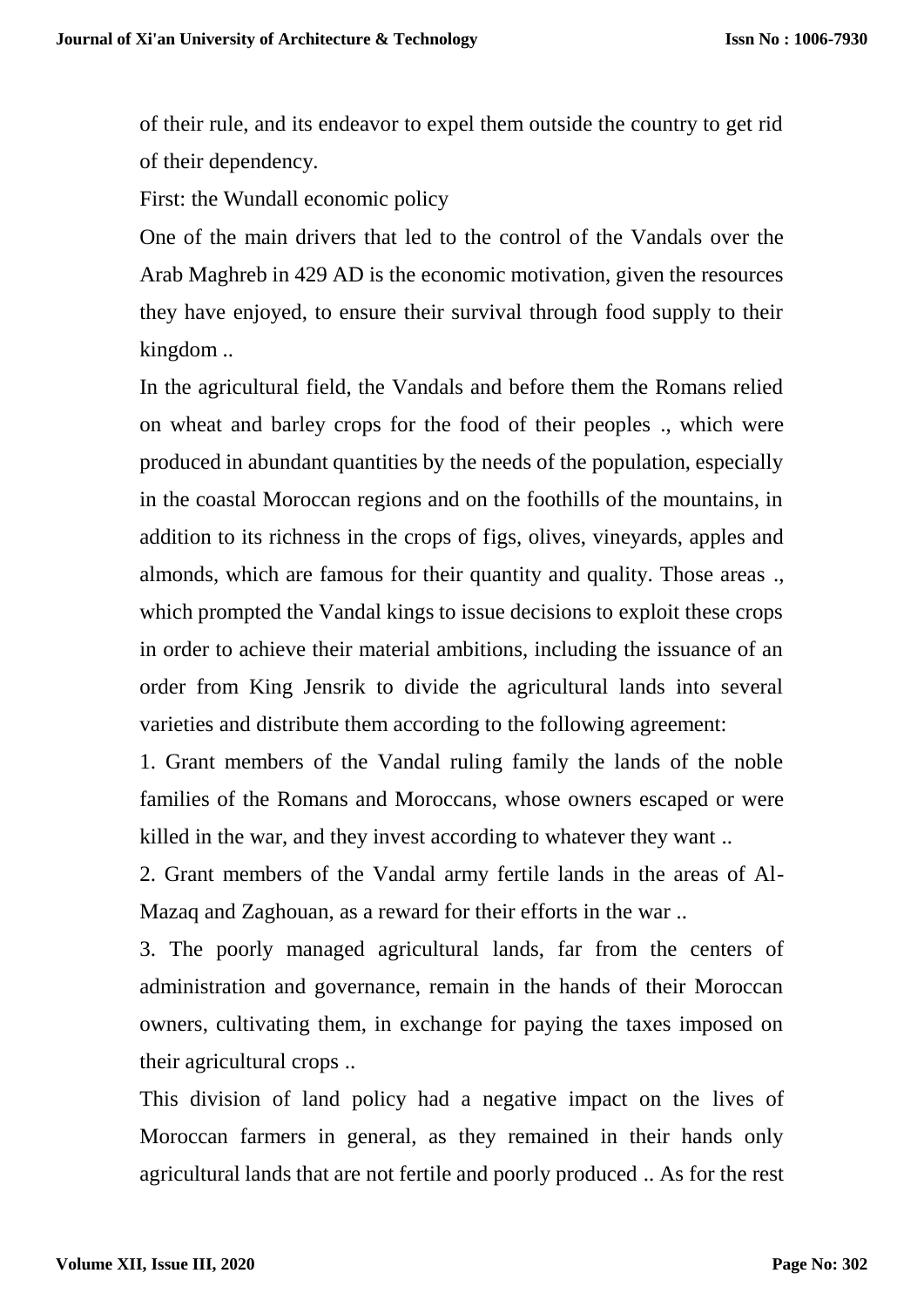of the farmers, they were forced to work as serfs in the agricultural lands controlled by members of the ruling family and army leaders ., in When the rich and noble families of the Moroccans and Romans were forced to migrate out of the country and leave their lands to the Vandals, they would do whatever they want ..

One of the chaotic policies pursued by the Vandals is the imposition of monetary and in-kind taxes on the agricultural lands owned by Moroccans, while the lands owned by the Vandals are exempted from any taxes mentioned ., in return, the Vandals owners left their lands to the Moroccan farmers as serfs, cultivating and caring for them, so that they devote themselves to administration matters And rule, and they only get the money from the marketing of their agricultural production ..

The Vandals agricultural policy negatively affected economic life, so agricultural lands shrank and weak local production, compared to the previous Roman era, and what made matters worse, famines resulted from the lack of rain on agricultural lands, especially in the areas of southern Morocco, was the most severe in 484 AD ., Forcing farmers to leave their lands the wretched, in fear for their lives and the lives of their livestock from perishing ..

As for the industrial policy of the Vandals, it did not have a significant impact on economic life, because most of the industries were local, dependent on craftsmen and manufacturers scattered throughout cities and villages (such as textile and wood industries specialized in shipbuilding and transport vehicles, as well as mineral and pottery industries, as there was no policy Industrial directed against the Roman era, especially that the Vandals focused on agricultural activity, and neglected other economic activities, given their modest civilization in front of Greek and Roman civilizations ..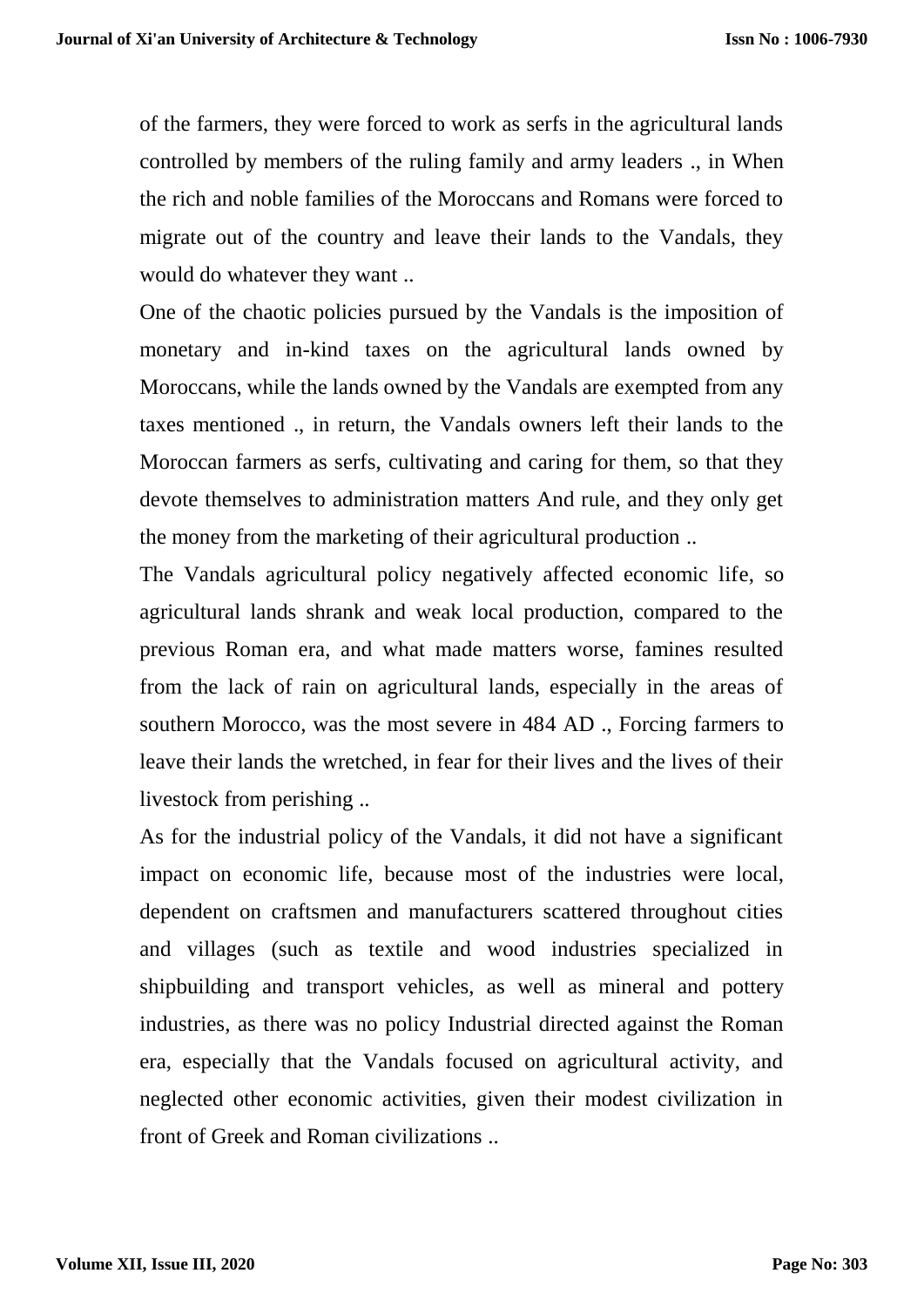With regard to the Vandals trade policy, it was weak and not popular with the countries of the world at the time (fifth century AD) . with the exception of Iberia (Spain) because the Vandals practiced piracy against merchant ships passing through the waters of the western Mediterranean ., if we know that the colonies are scattered On both sides of the sea, its dependence on Roman influence . - the traditional enemies of the Vandals - so there was no popular trade with other countries of the world, and this is what caused the contraction in the Moroccan economy and weakened the living life of the population.

Second: the social policy of the Vandals

When the Vandals were displaced from the Iberian Peninsula (Spain) to North Africa in the countries of the Arab Maghreb, their condition changed from a society that used to move and move to earn a living, to a stable society that enjoyed the warmth and warmth of the earth, but this stability did not change much of their character and customs, especially The Vandals kings prevented the process of assimilation and intermarriage between them and the Moroccans ., so they separated their subjects from the residents and did not allow their soldiers and employees to mix with them, as they set up special villages and fortified camps to house them with their families . These arrangements came because of their fear of the vanishing of their origins and the decay of their personality before Assets and the person This policy has had a negative impact on raising the national feeling among the indigenous people, as a result of the systematic settlement process followed by the Vandals when they left the country of Iberia (Spain) and moved to live in the countries of the Maghreb in human gatherings that settled the best parts of the country for good and security, with the facilitation of the kings and princes of the Vandals ., Indifferent to the indigenous people of the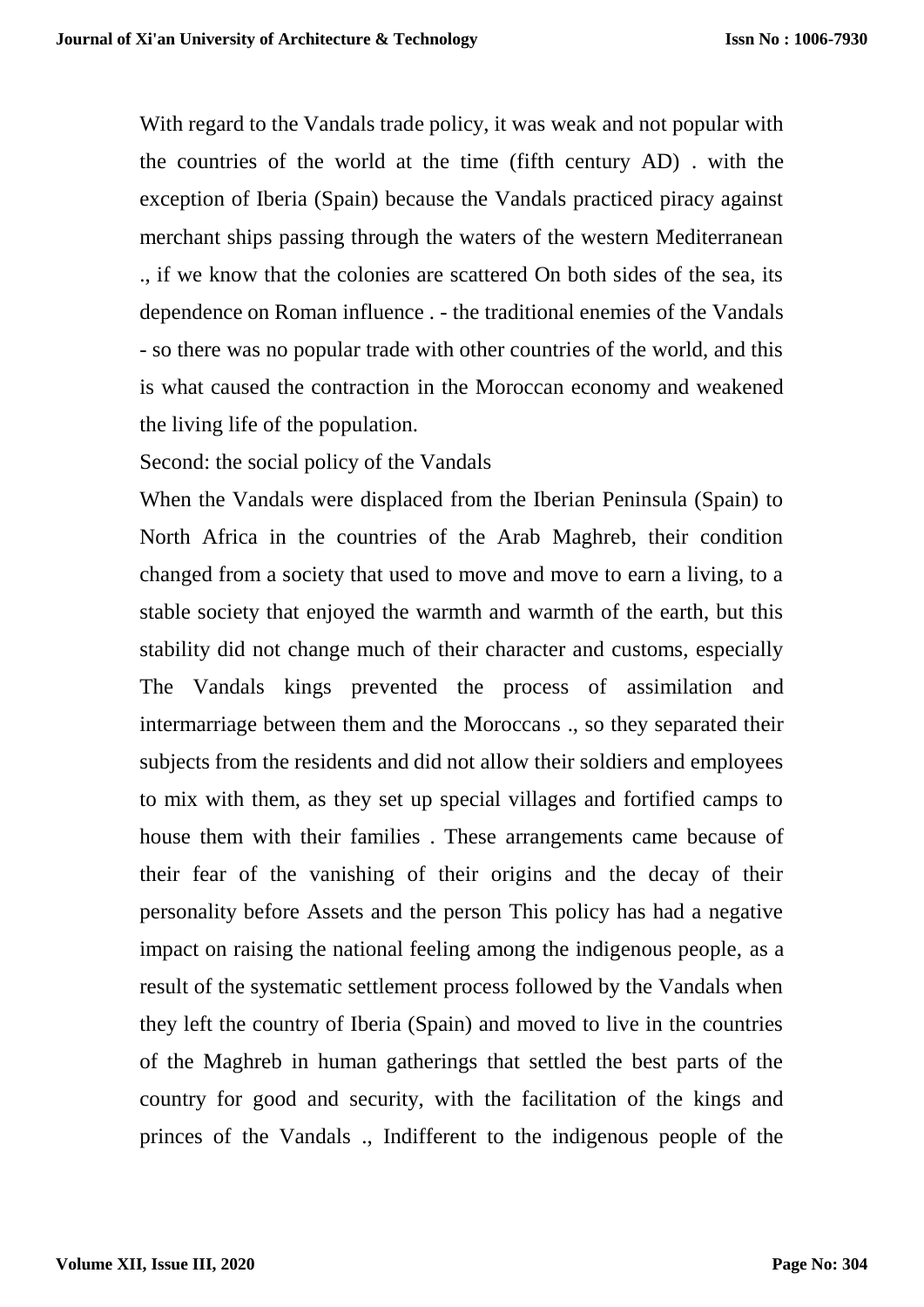country and indifferent to their aspirations and their right to live in freedom and dignity.

The Vandalism also devoted to consolidating the foundations of the class in the Kingdom, on the basis of national ethnicity, making the Vandals at the top of the social pyramid enjoying positions and prestigious government jobs ., while placing the original owners of the country from the Moroccans at the bottom of the social pyramid within the lower class, so they lived as followers of the Vandals, deprived of Prestigious civil or military government jobs ..

One of the civilizational differences that increased the severity of the Vandals policy against Moroccan society, and which led to the Moroccans' lack of acceptance of the social reality imposed by the Vandals, is the cultural and linguistic difference between the two societies, because the Vandals were far from the manifestations of urbanization, as their Oystic language . was unknown to societies. North Africa, which spoke Tamazight and Latin, almost lacked the language of dialogue and understanding, and resolved alienation between them and Moroccan society ..

## Third: Vandals' religious policy

The Vandals were known to have embraced the pagan religion that prevailed in the countries of Europe during the first century BC ., but they converted to Christianity at the end of the fourth century AD, and to the Arianism . when they contacted the Iberian (Spanish) society Fulfilling the invitation of the Arian missionaries ., and due to the nature of their tribal formation, they became extremist preachers of their doctrine, atoning for other Christian denominations.

When the Vandals seized control of the Arab Maghreb in 429 AD, they found a fragile ideological ground marred by sectarian conflicts between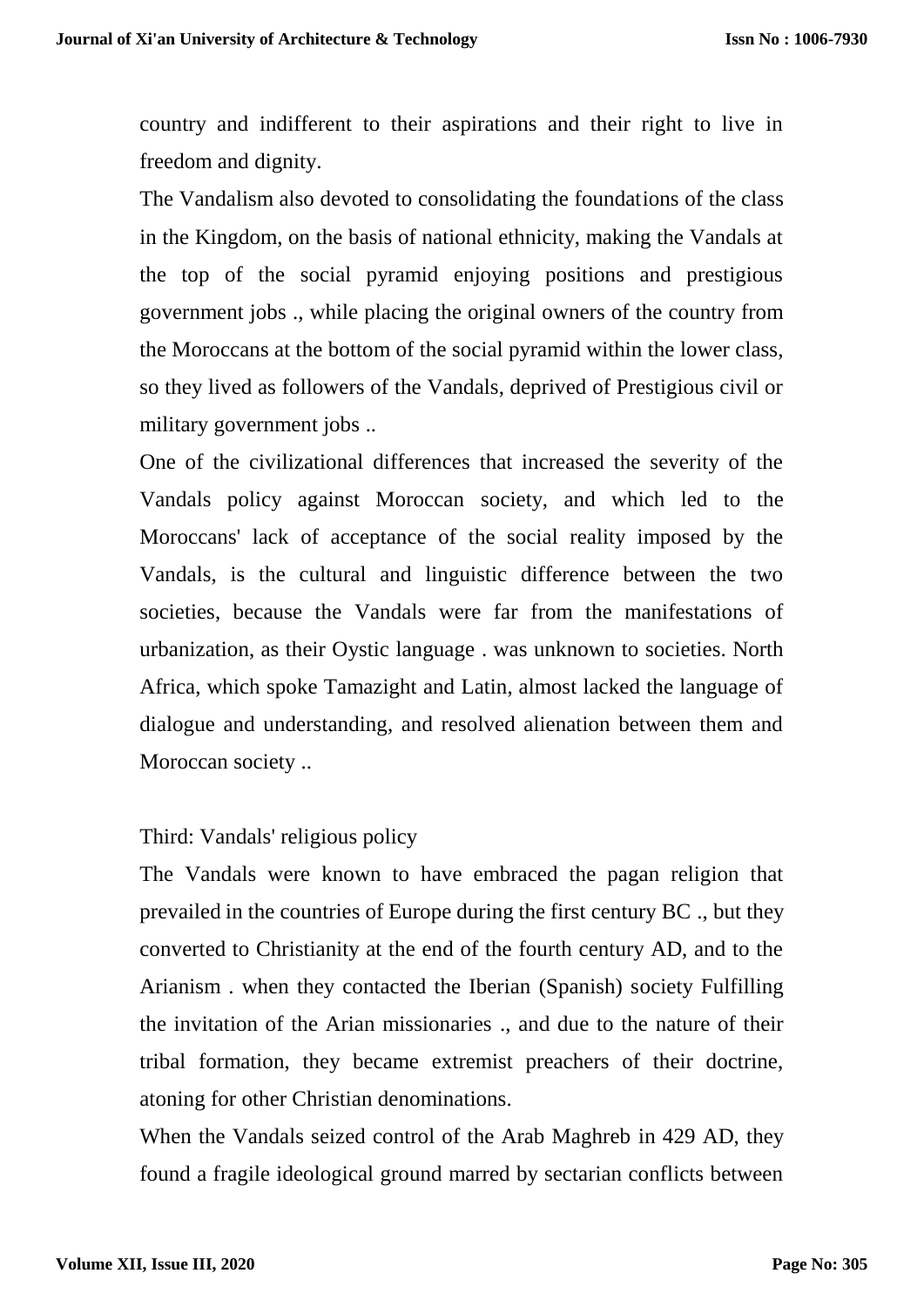the Donut faction . - the doctrine of the majority of the lower classes of society - and the Catholic doctrine . - the doctrine of the rich and influential class in administration and government - the Vandals did not care The matter of the Donatian doctrine is as much as their interest in the Catholic clergy, given the link of the last category, loyalty and belief in the Byzantine Empire . - the traditional enemies of the Vandals - they questioned their intentions and accused them of spying for the Byzantines, especially after the migration of a number of them to Byzantium and their meeting with the emperor Al-Bez Placing . from that we clearly see the reason for the strict policy adopted by the Kings of the Vandals (Honrick . 477 - 484 AD, Guntamud . 484 - 496 AD, Tarsamund . 496 - 523 AD) against the Moroccan Catholics. They launched a campaign of harassment against them that covered all areas of life, Such as the confiscation of lands and properties, the exile of a number of their bishops outside the country ., and the imposition of unjustified fines on their property, as they were prevented from building monasteries and churches or the restoration of dilapidated ones ., and there are those who exceeded the limit of the familiar, King King (477 - 484 AD) ordered the bulldozing of The cemeteries of Catholics, the burning of their farms, the demolition of the role of their worship . and the severing of the tongues that stir their faith ., all in order to impose the doctrine of color The members of the Aryan Moroccan society and get rid of the Catholic faith associated with the Byzantine Church ..

Despite the Donatians 'hatred of the wealthy class of Catholic clergy, they refused to ally with the Vandals or accept their materialistic temptations, against their fellow citizens ., and the hostile Vandals's policy did not bear fruit, but came contrary to what they had planned, especially when Moroccans felt the amount of their abuse For the clergy during their storming of the city of Hiboun (Annaba) in 435 AD ., as they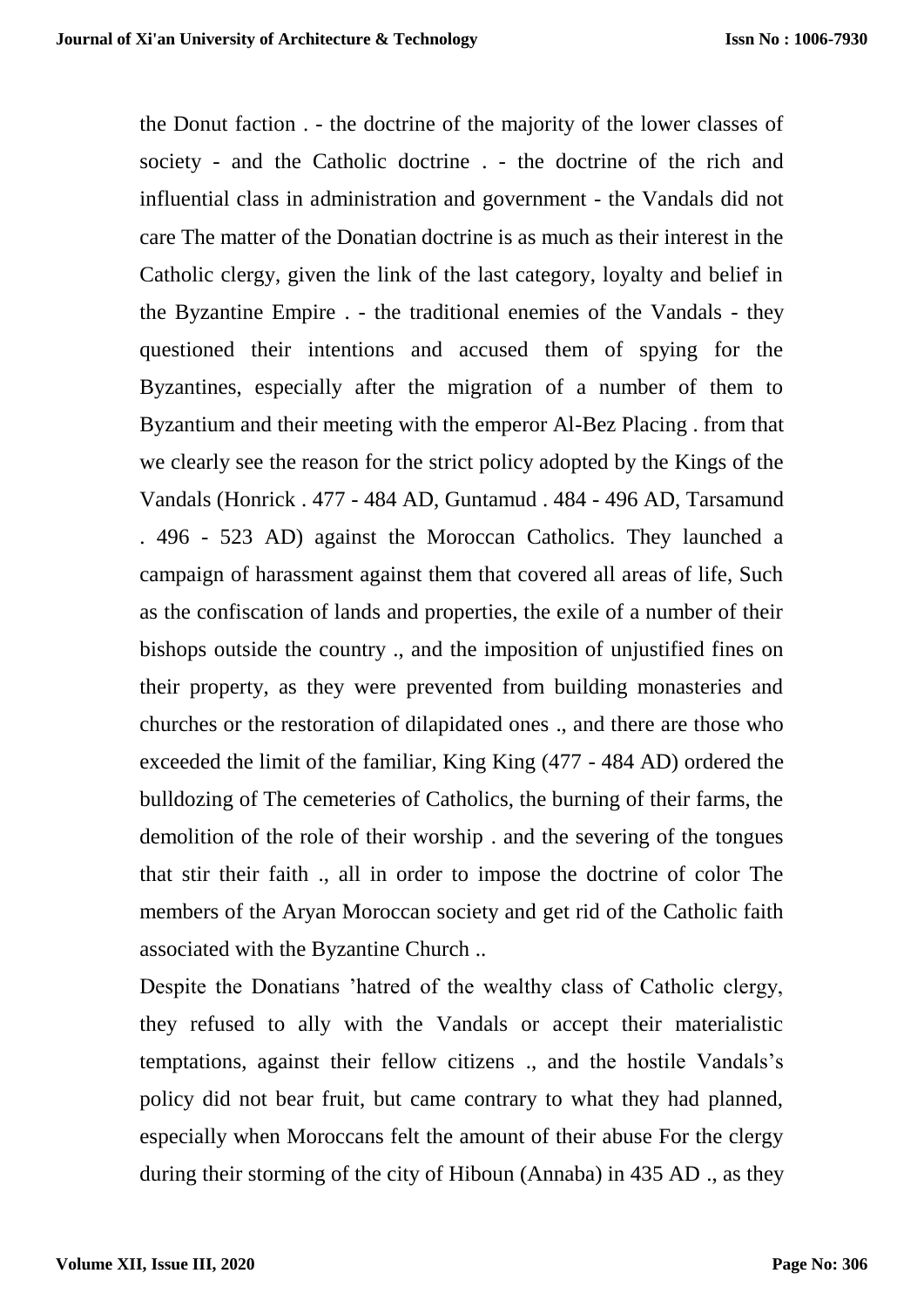vandalized their churches and killed St. Augustine ., the spiritual father of the Moroccans. Or respect her.

Fourth: the Vandals military policy

The Vandals did not possess a military cultural heritage that enables them to control the affairs of their kingdom in the countries of the Arab Maghreb, and therefore they relied to some extent on the foundations of the Romans previously, from military systems and plans ..

The Vandals set several military targets for them, after they extended their influence over the countries of the Arab Maghreb, including controlling the waters of the Mediterranean ., which is a higher goal than to reach their relatively modest capabilities, because the Romans were politically and militarily superior in those waters ., and we find them dumped their ships War to acquire islands scattered in the sea water, such as the Balearic Islands ., Sardinia ., Corsica . and Sicily ., and this as a result led to the dispersal of their military forces at sea and the dispersal of their warships in the sprawling islands, so their vulnerability was weakened and their physical and moral strengths weakened, and it weakened Their military decay ., as well On the other hand, the Moroccan resistance forces have severely undermined many of the combat efforts of the Vandals, as those forces relied on the method of fleeing and fleeing their struggle with the Vandals, taking advantage of the ruggedness of some geographical regions ., to pounce on their army, which was retreating from one region to another in front of the strikes of the national forces Which used camels in their war raids, which performed well on the battlefields - especially since they are friendly to their environment . - in contrast to Vandals' horses coming from Europe that did not form the geography of the countries of the Maghreb ..

The bad policy of the Vandal Army leaders, with the tribes of the areas under their control, had its effect in supporting these tribes to the national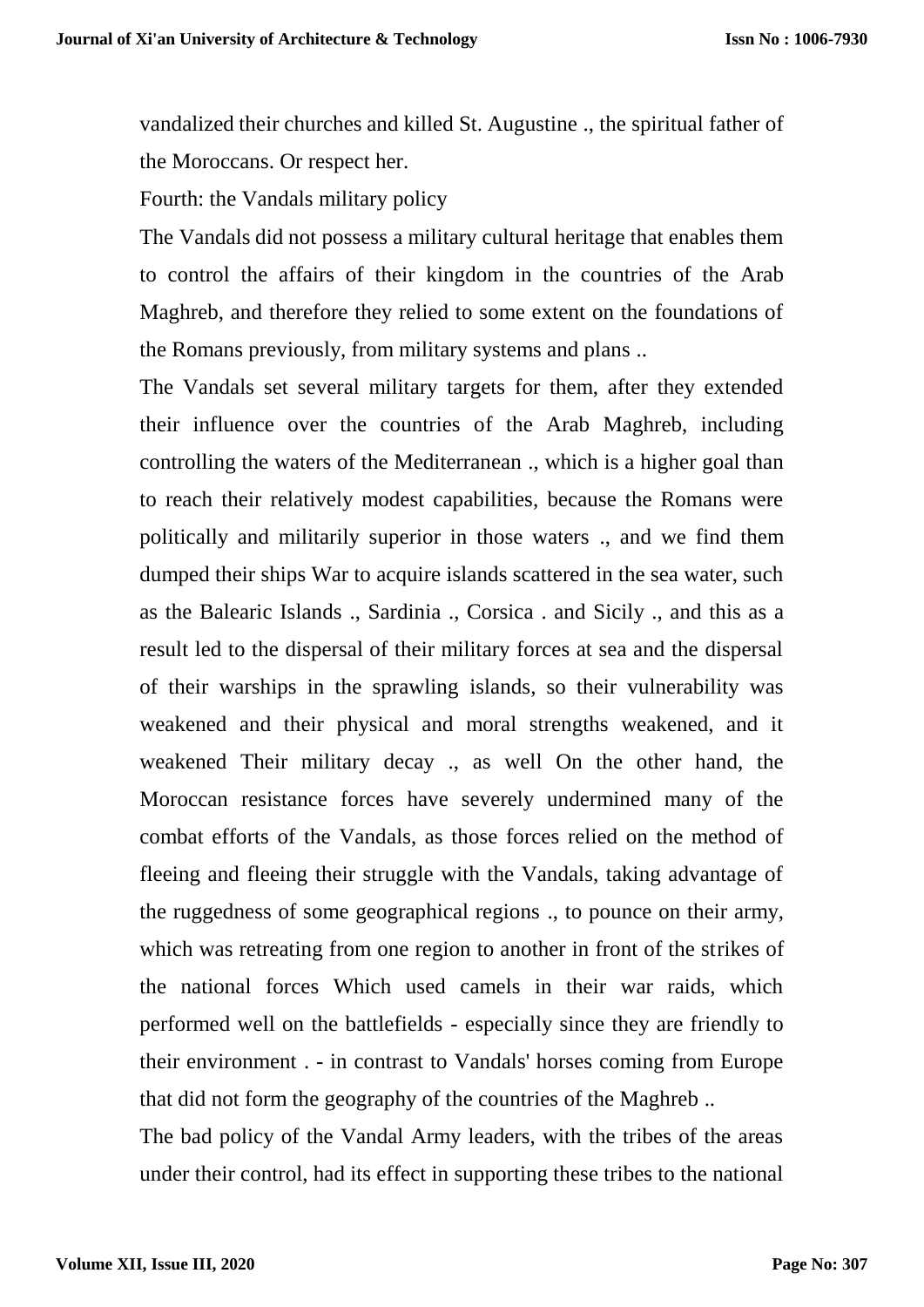resistance factions, by supplying them with weapons, and informing them about the movements of the Vandal military ., where the national resistance was able to control a number of cities and villages located in the south and west of the country The rule of the Vandals in the northern and northeastern regions of the Arab Maghreb ., and their rule vanished from the Tangier Province of Tangier (Tangier and its adjacent areas to the west) and receded in the Tripoli provinces to the east of the country below the Limes line . at the Aures in the south, Mori stayed Tania Kayseri . and Bizasina . and eastern Numidia under the Vandal influence, that is, their control was limited according to the current geography in the northeastern parts of Algeria and the countries of Tunisia and the northwestern parts of Libya ..

The end of the Vandals rule in the Arab Maghreb came in 534 AD when the Byzantine Emperor Justinian . decided, to launch a military campaign to return the colonies that North Africa lost to colonies in North Africa, and the Vandals could not preserve the entity of their kingdom, due to its lack of appreciation of the capabilities of the Byzantine powers and the extent of their domination over the countries of the Mediterranean basin . We also note that they are not able to deal militarily with the national resistance factions, as they mocked them, as they defeated them with several battles, forcing them to concentrate in the northern parts facing the Mediterranean coast . leaving other areas in favor of the national resistance forces, and this contributed to To enter the country's Byzantine forces Maghreb from several axes, Vozaan presence Alondali of them in 534 AD, a limited number of battles and preparing, and without the intervention of indigenous populations in this conflict ..

**Conclusions**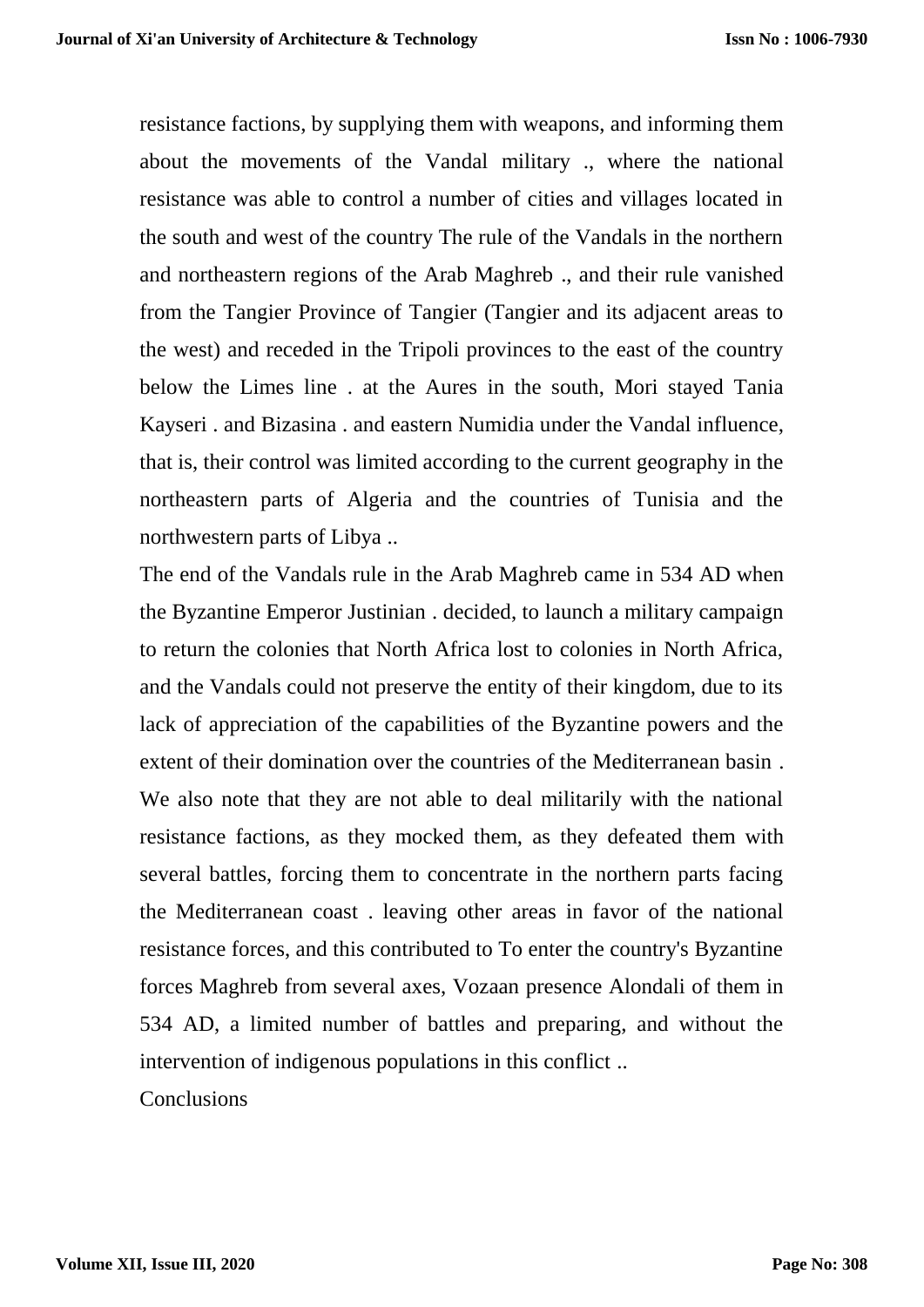Through what has been revealed from the chaotic policies pursued by the Vandals kings towards the countries of the Arab Maghreb, we can come out with a set of conclusions, as follows: -

1- The Vandals instability in certain countries, as they are strangers racially, culturally and culturally - from the areas in which they stayed, as well as not having a civilization that qualifies them for that, so we find them failing to establish a stable kingdom in Gaul, just as they failed in Iberia, and they also failed in the countries of Morocco Arabi .

2- The Vandals do not have sufficient experience in the field of administration and governance, through which they can manage the countries of Morocco and gain the kindness of their people somewhat. Rather, the tribal nature inherent in them and sectarian intolerance had a motive for the management of the country and a starting point for setting their chaotic policy.

3- The Vandals were unable to retain their monarchy in the Arab Maghreb, due to the military weakness that struck them, especially after the dispersal of their forces in the Mediterranean islands, as well as to undermine their rule internally, as a result of the national resistance forces' control of vital areas of the country, and the loss of their wealth.

4- The Moroccan people did not stand by the Vandals during the Byzantine attack on them, due to the hatred of the Moroccans their rule and their desire to get rid of their subordination, because of the poverty, persecution, and abuse they caused them on the economic, social and religious level.

## Margins

. Al-Ashtari, Ibn Ishaq Ibrahim ibn Muhammad al-Karkhi (died in the first half of the fourth century AH). Tracts and kingdoms, investigation: Muhammad Jaber Abdel-Al, review: Muhammad Shafiq Ghorbal (Press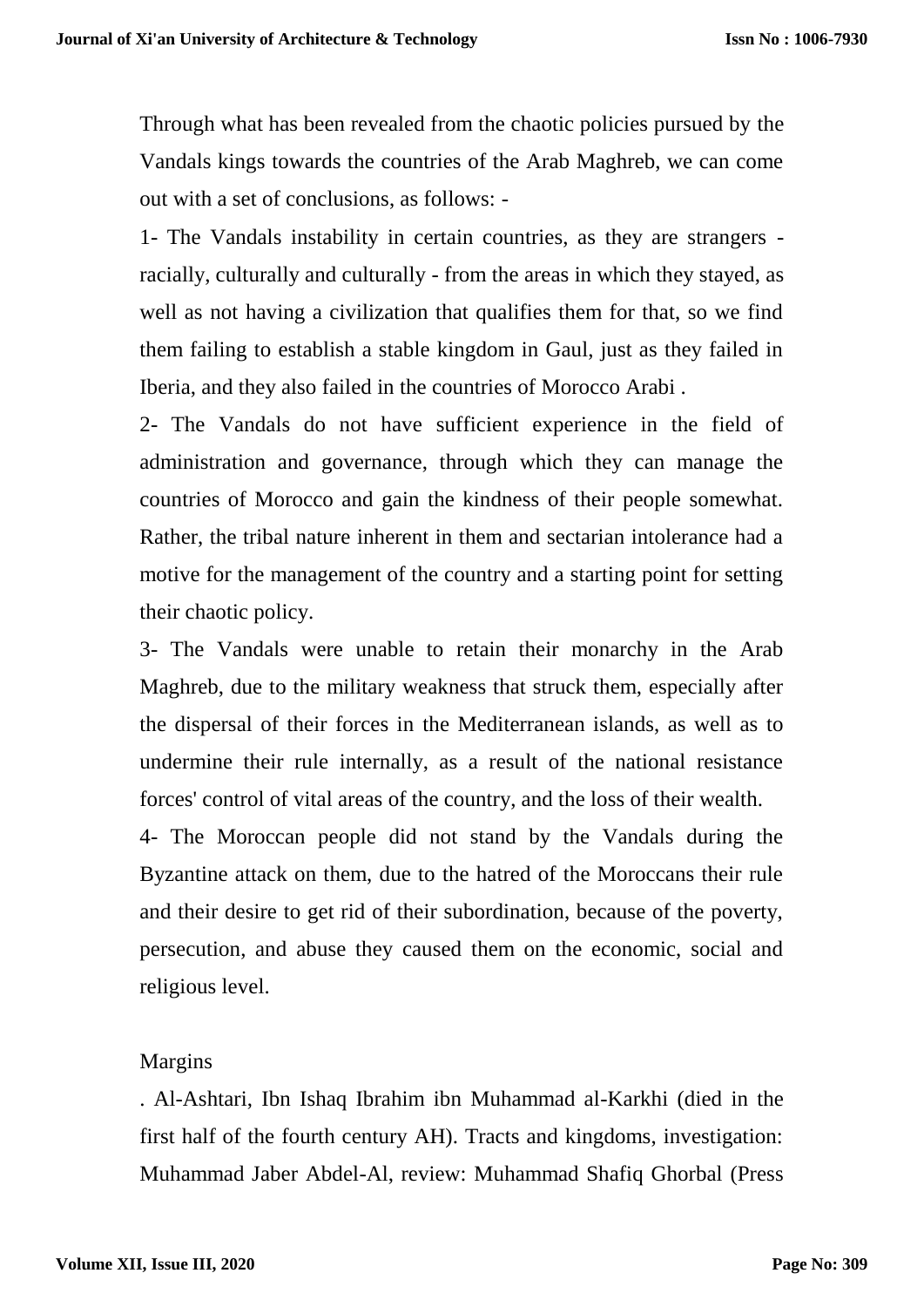of the Ministry of Culture and National Guidance, Cairo, 1961) p. 33; Al-Naduri, Rashid, The Great Maghreb, Antiquity (Dar Al-Nahda Al-Arabia, Beirut, 1981) Part 1, pp. 328-329.

(2) Al-Barsoy, Muhammad bin Ali Al-Ma'rouf Ibn Ibn Sabahi Zadeh (Tel: 977 AH / 1589 AD) explained the paths to knowledge of countries and kingdoms 'investigation: Al-Mahdi Abdel-Rawadbah, 1st edition, (Al-Sarat Press, Beirut, 2006) pp. 47-48;

The Editors of Encayclopaedia Britannica "Strait of Gibraltar" www. Britannica. com.

. Ceuta: An ancient Moroccan city, located on the shore of the Mediterranean (the sea of alleyway as the Arabs called it) in the form of a tongue from the land with a single road from the west side to enter the Moroccan lands, it is famous for the anchors of ships as it is the closest marine city that connects Africa to Spain. Looking at: An unknown author (lived in the sixth century AH), Book of Foresight in the Wonders of the Summers, Achieved by: Saad Zaghloul Abdel Hamid (House of General Cultural Affairs, Baghdad, 1985), Pg 137, The Arab Encyclopedia, The Egyptian Society for the Diffusion of World Knowledge and Culture, 3rd Edition. , Saida - Beirut, 2009) c 4, p. 1797. . The columns of Hercules: It is the ancient name of the Strait of Gibraltar, it is a peninsula located in the southernmost part of Spain in the form of a tongue of land inside the sea, it contains anchors for ships and is the main entrance to the country from the sea side, known as the columns of Hercules due to the presence of traces of columns dating back to the era Roman. See: Herodotus (487-425 BC) Herodotus hadiths on the Libyans (Amazighs) Translation and comment: Mustafa Aashi (New Knowledge Printing Press, Rabat, 2009) pp. 29-34; The Arabic Encyclopedia ..., Vol. 3, p. 1167.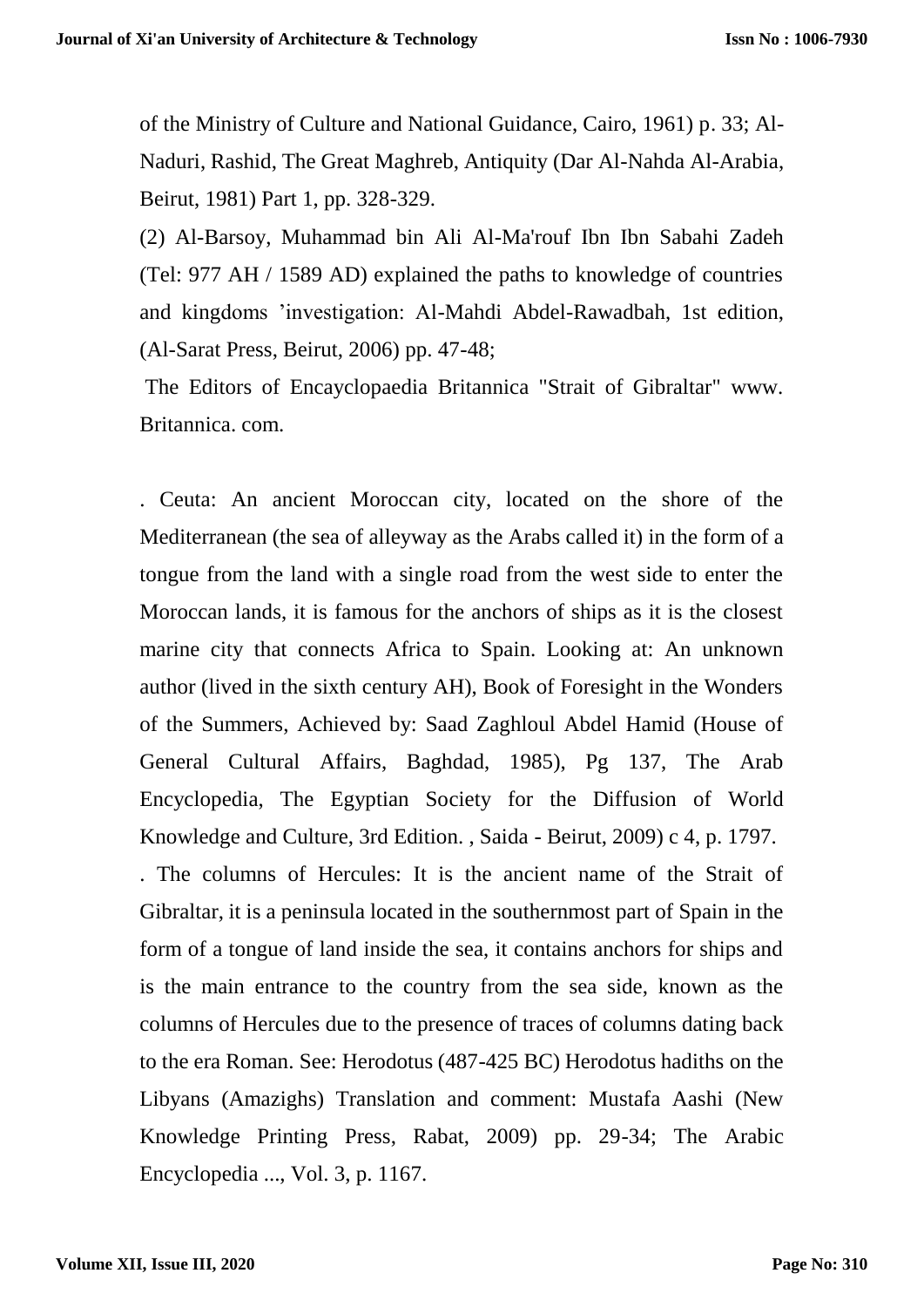. Iksil, Atsifan, Ancient North African History, translation, Mohamed Tazi, (Academy of the Kingdom of Morocco, Rabat, 2007) c 5, pp. 17-20 . Libo: It is a name given by the ancient Egyptians to the human groups that inhabited the areas located to the west of their country, seen: Herodotus, hadiths ..., p. 13; Aqoun, Muhammad Al-Arabi, the Amazighs throughout history, 1st edition (Al-Tnokhi Printing and Publishing, Rabat, 2010 Pp. 7-8.

Berbers: Opinions differed on the origin of this word, according to Ibn Khaldun (d .: 808 AH / 1406 CE). The Berbers name refers to Mazi'ah bin Kanaan bin Ham. Looking at: The Book of Lessons, the Court of the Beginner, and the News in the Days of the Arabs, Persians and Berbers, and those of their contemporaries with the greatest authority (Dar Al-Kutub Al-Alamiya, Beirut, 1971) c 6, p. 94; Looks: Julian, Charles Andre, North African history from the beginning to the Islamic conquest 647 CE, translation: Muhammad Mazali, and Al-Bashir bin Salama, 2nd floor (Taulta Cultural Foundation, Algeria 2011) p. 8; while Herodotus indicates that the word Amazigh belongs to an ancient Egyptian tribe that migrated to West from Egypt. Looking: Herodotus hadiths ..., pp. 14-36.

. Herodotus: An ancient Greek historian and traveler who was born in Asia Minor and lived between the years (487-425 BC) described in his blog the peoples and civilizations of the ancient world that he passed through in Europe, Asia and Africa, a detailed and accurate description, his book (The History of Herodotus) was prepared from The oldest and most abundant literature that revealed the history of the ancient world. See: The Arabic Encyclopedia ..., part 7, p. 3553.

. The Phoenicians: The word Phoenician is rooted in the ancient Greek language which means "marine merchant" and the Phoenicians were originally Semitic islanders who inhabited the beginning of the third millennium BC, the coastal lands of the Levant, their affairs and their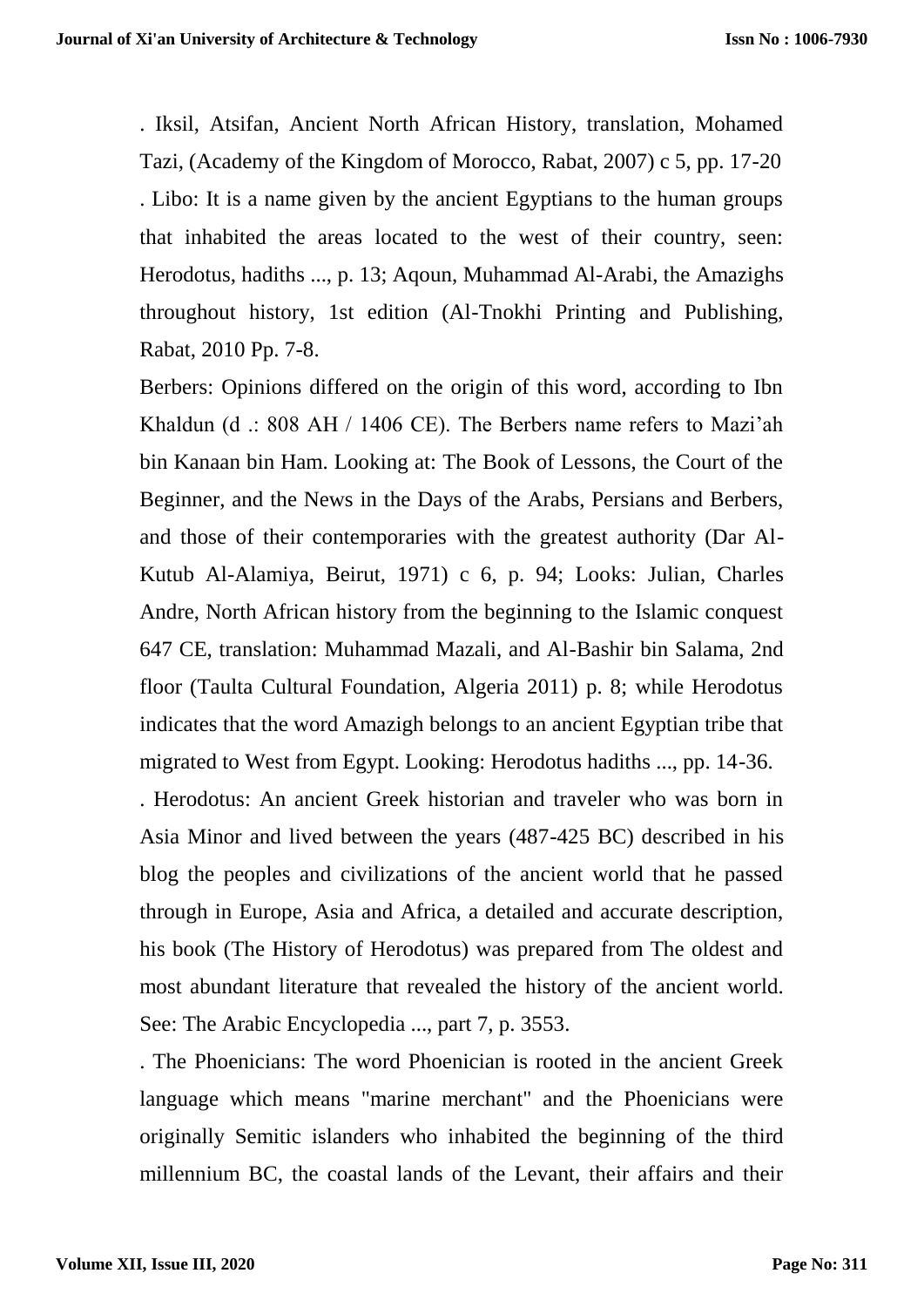civilization flourished as a result of their skill in maritime navigation until their influence extended to the coasts of the country Morocco controlled the Mediterranean basin, and established the Kingdom of Carthage in Tunisia, so the Greeks rivaled them in the commercial field, until their influence diminished and their political authority waned after the Punic Wars with the Romans who killed them and occupied their capital, Carthage in 146 BC. Look: Henry, the slave, the lexicon of high civilizations, 2nd edition, ( Gross Press, Tripoli, 1991) Tripoli, 1991, pp. 657-666;

Markoe, G., peoples of the past , phoenicions Britshmuseum press, 2000,p. 10-11.

. Julian, History ..., p. 7; Al-Salabi, Ali Muhammad, Pages from Islamic History of Libya and North Africa, 1st edition (Dar Al-Bayarq, Amman, 1998), p. 116.

. Greeks: They are among the powerful tribes that inhabited southeastern Europe, managed to ascend the rule in the countries of ancient Greece, after they wiped out wars and internal conflicts and united the powers of the region, soon the civilization of the Greeks that flourished and glorified in front of the great civilizations of the world, and they became an impressive example of their art And their sciences, especially after they controlled large parts of Europe, Africa and Asia. Looking: Al-Nasiri, Sayed Ahmed Ali, the Greeks, 2nd edition (The Egyptian Renaissance House - Cairo, 1976) p. 8; The Arabic Encyclopedia ..., C7, p. 3675.

. Julian, History ..., p. 8.

. Al-Arabi, Aqoun Muhammad, Economy and Society in the Old North Africa (University Press Office, Constantine, 2008), p. 159.

. Al-Ashtari, Al-Masalk ..., p. 33; Al-Yaqoubi, Ahmad bin Abi Yaqoub, Ishaq bin Jaafar (T .: 284 AH / 897 AD) Al-Baladin, investigation: Muhammad Amin Dinnawi, 1st edition (Dar Al-Kutub Al-Alami, Beirut, 2002), p. 108; Al-Maqdisi Shams. Religion Abi Abdullah Muhammed bin Ahmed (Tel: 380 AH / 990 CE) The best divisions in knowledge of regions, investigation: Muhammad Amin Dinnawi, 1st edition (Dar Al-Kutub Al-Alami, 2003) p. 179.

. Al-Bakri: Abu Ubaid Abdullah bin Abdul Aziz bin Muhammad (Tel: 487 AH / 1094 AD) The Tracts and Kingdoms, investigation: Jamal Tolba, 1st edition (Dar Al-Kutub Al-Alami, Beirut, 2003) c 2, p. 373; Ibn Khaldoun, Kitab Al-Abr .., c 6 P. 89.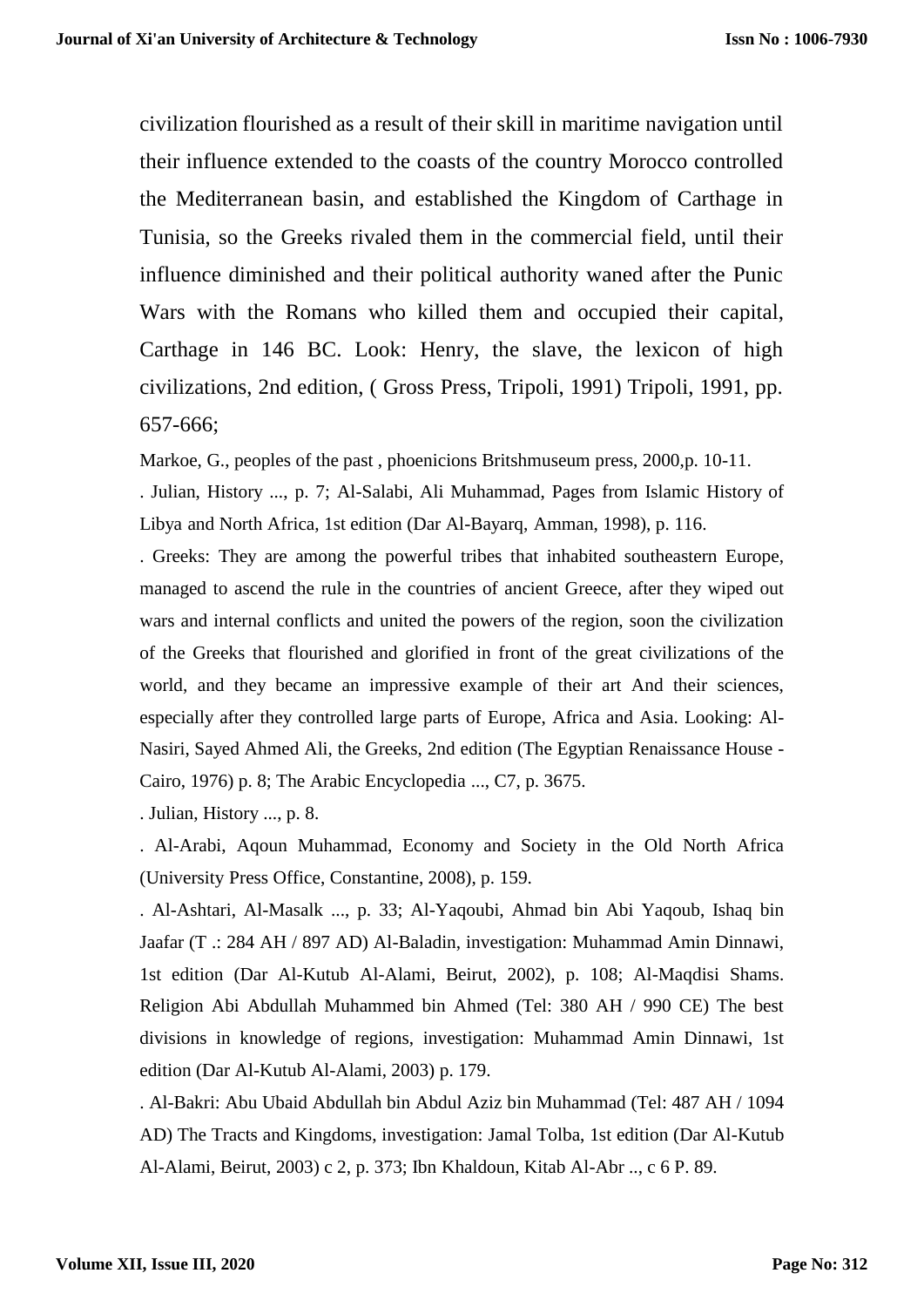. Ibn Rasta, Abi Ali Ahmed bin Omar (BC 3 AH / 10AD), Book of Precious Morals (Brill Press, Leiden, 1892), pp. 342-345; Al-Salabi, Pages ..., p. 118, Al-Wazzan, Al-Hassan bin Muhammad known to Lyon the African, description Africa, translation: Muhammad Hajji and Muhammad Al-Akhdar, 2nd edition (Dar Al-Gharb Al-Islami, Rabat, 1983), Vol. 1, 39.

. Al-Nasiri: Syed Ahmed Ali, The Political and Cultural History of the Roman Empire, 2nd edition (Dar Al-Nahdha Al-Arabiya, Cairo, 1991) p. 474, Bou Aziz, Yahya, The Summary in the History of Algeria, Ancient and Central Algeria, 2nd edition, (University Press Office, Oran, 1995 P. 1, p. 63.

. Al-Nasiri: Syed Ahmed Ali, The Political and Cultural History of the Roman Empire, 2nd edition (Dar Al-Nahdha Al-Arabiya, Cairo, 1991) p. 474, Bou Aziz, Yahya, The Summary in the History of Algeria, Ancient and Central Algeria, 2nd edition, (University Press Office, Oran, 1995 P. 1, p. 63.

(18) Baltic Sea: one of the most famous seas of the European continent, connected to the North Sea from the south, surrounding the countries of Sweden, Finland, Latvia, Germany and Denmark, its upper parts freeze during the winter season, the Vandal tribes reported from him in fishing to secure their daily strength. See: The Arabic Encyclopedia ..., Part 2, p. 757.

(19) Courtois ch., Les vandals et L'A frique, Ed art et Me'tiers graphiques, paris, 1955, pp. 15-16

(20) Shaniti, Muhammad Al-Bashir, Economic and Social Changes in Morocco During the Roman Occupation and Its Role in the Events of the Fourth Century AD (National Book Foundation, Algeria, 1985), p. 374.

(21) Al-Nasiri, History of the Empire ... p. 474; Bu Aziz, Al-Mujir ..., Part 1, p. 63.

(22) Selenig and the Hasdinga are the two main tribes that make up the nucleus of the Vandal Alliance on the Scandinavian Peninsula. Seen: Wikipedia, the free encyclopedia: www.wikipedia.org

(23) The Rhine: it is one of the most important rivers of Europe. Its length is approximately (1320 km), originating from Switzerland and then heading west through the German-French border, then entering the Netherlands, after which it empties into several water channels, benefiting from the Vandals, Huns and Goths in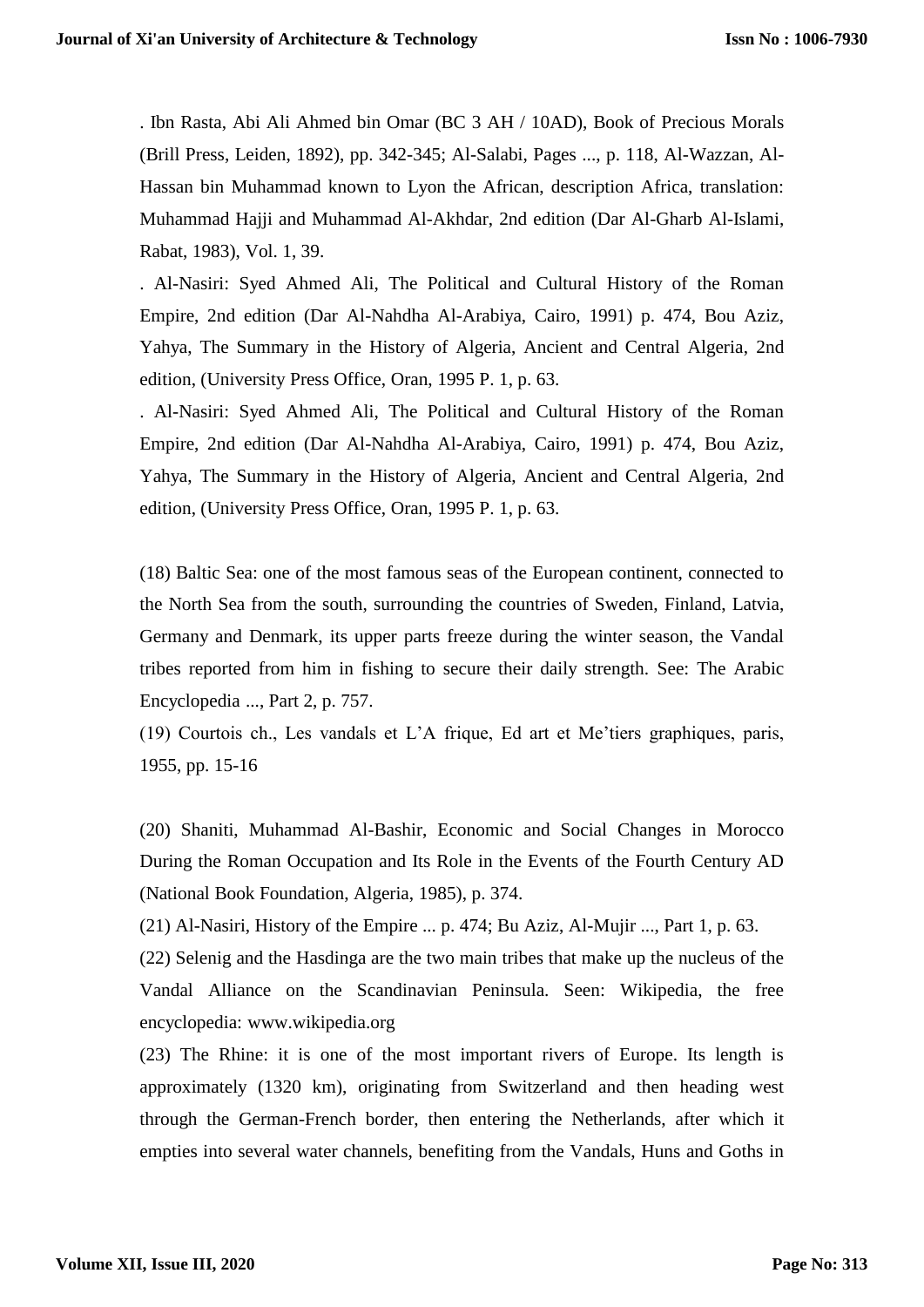moving and hunting Marine animals. See: The Arabic Encyclopedia ..., part 3, p. 1621.

(24) The Danube: It is the second largest river in Europe after the Volga, originating from southwestern Germany and entering the territories of Austria, Slovakia, Hungary, Croatia and Romania, then pouring into the Black Sea, which is considered a vital artery for transportation between European countries, controlled by the Romans at the beginning of the first century AD However, the Huns, Goths and Avars tribes removed the Roman presence and took control of most of its parts. Seen: The Arabic Encyclopedia ..., Part 3, 1480.

(25) Al-Nasiri: History of the Empire .., pp. 474-475; Harakat, Ibrahim, Morocco, Abd al-Tarikh (Dar al-Rashad al-Haditha, Casablanca, 2000) c 1, p. 63.

(26) Al-Jilali, Abd al-Rahman bin Muhammad, General History of Algeria, 2nd edition, (Merazzaq and Budaoud and Co. Press, Algeria, 1965) Part 1, 122; Sharif, Muhammad al-Hadi, History of Tunisia from Prehistoric Times to Independence, translation: Muhammad al-Shawsh, And Mohamed Ajinah, 3rd Edition (Dar Srass, Tunis, 1993), p. 33.

- (27) Anoski, j., histoire de la domination des vandales en Afrique, Ed Fermin Didot, Paris, p.4.
- (28) Wikipedia, the free encyclopedia: www.wikipedia.org
- (29) Al-Azzawi, Abd al-Rahman Hussein, History of the Arab Maghreb in the Islamic Era (Dar Al-Khaleej, Oman, 2017) p. 16; Anoski, op. cit, p.4-5
- (30) The Goths Tribes: They are from the ancient Germanic tribes, known for their Bedouin and ferocity in peace and war, they settled at the beginning of their appearance in the southern regions of Sweden and northern Denmark, they split during the third century AD after the pressure of the Hun tribes into two parts: the eastern Goths settled in the northern Black Sea, The Visigoths, who headed south and penetrated into the Roman states, until they settled and expanded their property in the Iberian Peninsula (Spain) at the expense of the Vandals, see: The Arabic Encyclopedia ...; part 5, p. 2602.
- (31) The Franks: They are a group of ancient Germanic tribes who settled in the third century AD the areas bordering the River Rhine, and in order to ensure their survival in those areas they allied with the Romans, and did not sooner during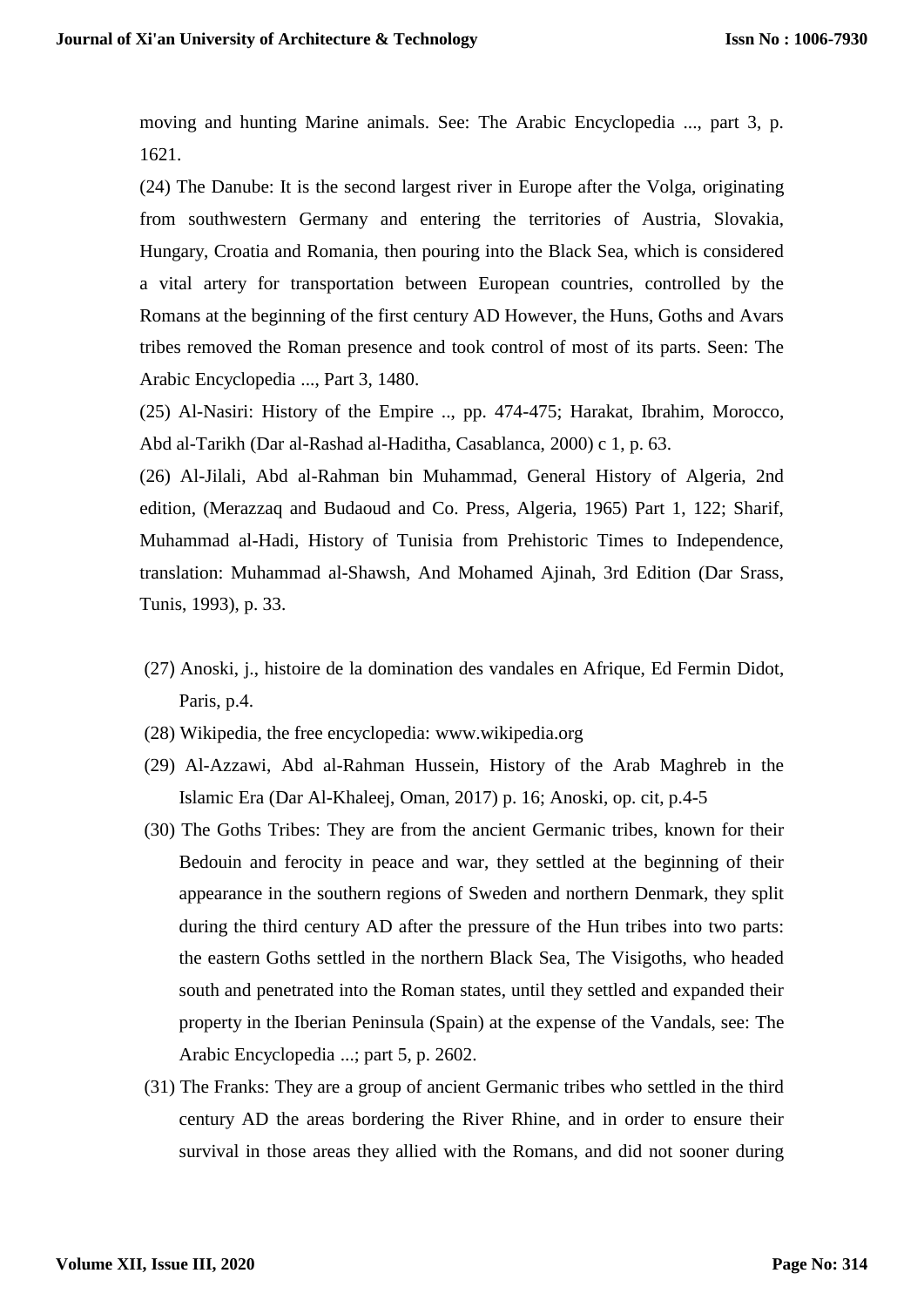the fifth century AD that their king expanded and took control of Gaul (France) and Germany. See: The Arabic Encyclopedia ..., part 5, 2392.

- (32) Harish, Muhammad al-Hadi, The Ancient Political and Civilizational History of the Maghreb From the Dawn of Date to the Islamic Conquest (Algerian Institute for Printing, Algeria, 1992) p. 235; Harakat, Morocco ..., part 1, p. 63.
- (33) Bou Aziz, The Summary ..., p. 63; Muhammad, Muhammad al-Amin, and al-Rahmani, Muhammad Ali, al-Mufid in the History of Morocco (Dar al-Kitab, Casablanca, D.T.), p. 25.
- (34) The Balearic Islands: It is a group of islands, located in the western side of the Mediterranean Sea, to the east of Spain inhabited in the past, groups of people of varying origins, their inhabitants were proficient in agriculture and industry and famous for the manufacture of wine, olive oil and silver utensils. Several foreign controls, the most important of which are: Phoenician, Greek, Roman, and Vandalian control. See: The Arabic Encyclopedia ..., Vol. 5, p. 769.
- (35) Al-Nasiri, History of the Empire ..., p. 475; Debbouz, Muhammad Ali, History of the Grand Maghreb, 2nd edition (Tawlet Cultural Foundation, Tripoli, 2010) Part 1, p. 353.
- (36) Al-Pruswi, Explain Pathways ..., pp. 47-48; A.F. Gauthier, Past North Africa, translation: Hashem Al-Husseini, 2nd Edition (Taulet Cultural Foundation, Tripoli, 2010,) pp. 6-7.
- (37) Boniface: He is the Roman (Byzantine) ruler of the country of Morocco, who declared his rebellion against Placidia, the guardian of the throne of the empire, after issuing a decision to forcibly isolate the state of Morocco, which forced the use of Vandal to return the Byzantine forces who came to remove him from his position. Looking: Al-Salabi, Pages ..., pp. 148-149.
- (38) Byzantium: The name of Byzantium belongs to one of the Greek leaders known as pyzas who settled with a group of navigators in 657 BC. Byzantium was distinguished by its important geographical location, as it was considered a link between East and Morocco across Asia Minor, as well as its control of the straits linking Asia And Europe, via the Bosphorus and Dardanelles channels, was chosen by the Roman Emperor Constantine the Great in 330 AD to be the capital of the Byzantine Christian Empire instead of the pagan Roman Empire in Rome. Looking: Rustam, Asad, Al-Rum, their policy, civilization, religion, culture, and Arab connections, 1st floor (Dar Al-Makshouf, Beirut, 1955) Part 1, pp. 62-63.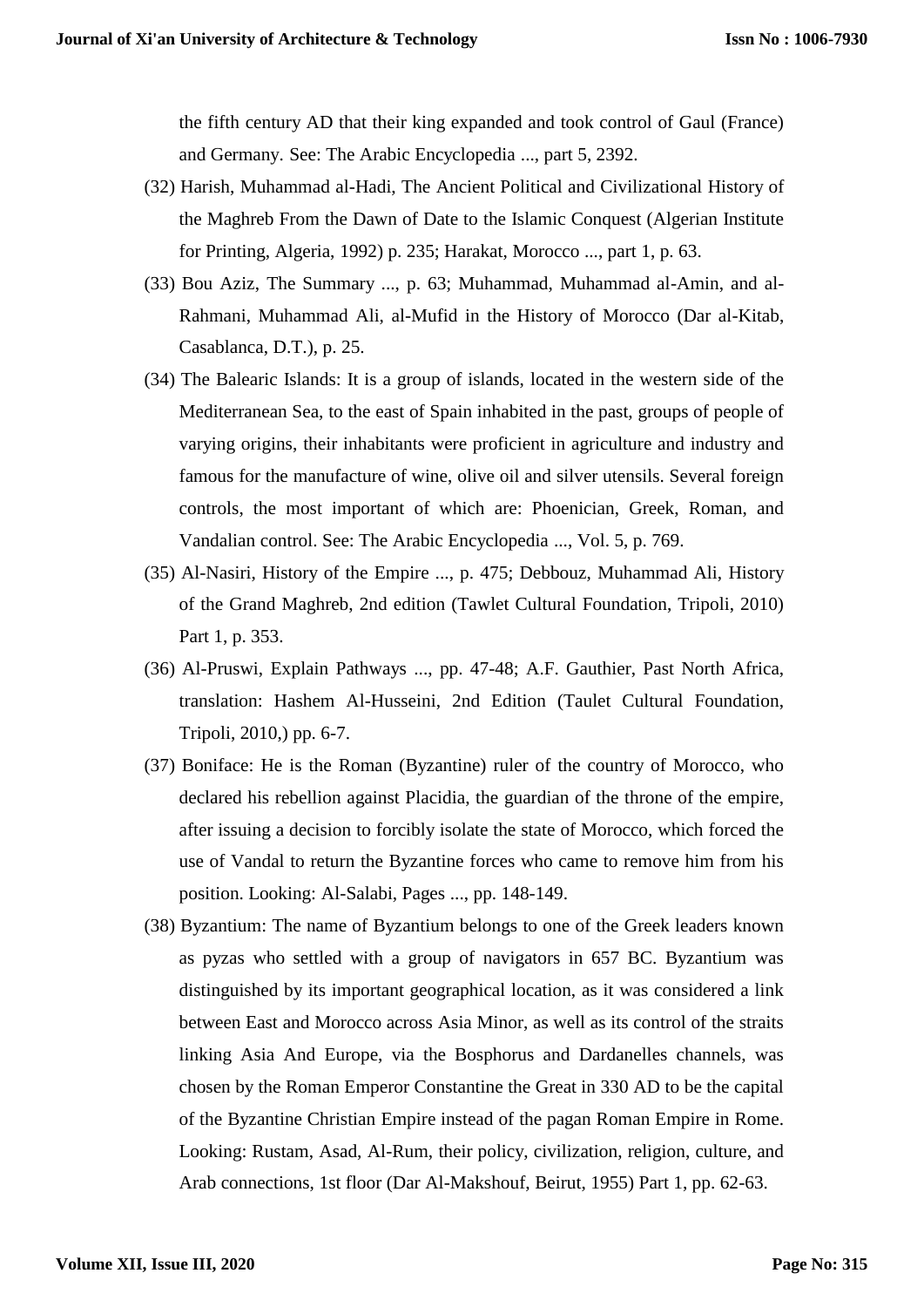- (39) Placidia: is the Iliya Gala Placidia, daughter of the Roman Emperor Theodosius I, who took over the rule of the Roman Empire on behalf of her minor son, Valentian III. From 423 to 437 CE, she managed to control the reins of government despite the deteriorating political and social conditions that pervaded the empire. Seen: Wikipedia, the free encyclopedia, www.wikipedia.org
- (40) Al-Madani, Ahmed Tawfiq, Cartagena in four eras, from the Stone Age to the Islamic Conquest (National Book Foundation, Algeria, 1986), p. 122; Dabouz, History of Morocco ..., part 1, pp. 347-348.
- (41) Tangier: an ancient Moroccan city, located within the countryside of the countryside on the Mediterranean coast, famous for its abundance of houses, palaces and houses of worship, as docks for ships and maritime trade movement flourished, it was considered an important crossing to reach the Spanish territories due to the short sea distance and the ease of navigation through it . See: Anonymous author, Foresight ..., p. 138; Al-Wazzan, Description of Africa, p. 314.
- (42) Al-Musharrafi, Mohamed Mohy El-Din, North Africa in the Old Age, 4th Edition (Dar Al-Kitab Al-Arabia, Beirut, 1969), p. 118, Bou Aziz, Al-Mujazz ..., Part 1, p. 63.
- (43) Al-Madani, Cartagena ..., p. 123; Dabouz, History ..., part 1, p. 355.
- (44) Harakat, Morocco ..., part 1, p. 67; Muhammad, and Rahmani, Al-Mufid ..., p. 25.
- (45) Al-Musharrafi, Africa ..., p. 131, Dabouz, History ..., Part 1, p. 356.
- (46) Harish: The Maghreb History ..., p. 251; Al-Jilali, the History of Algeria ..., part 1, p. 123.
- (47) Al-Musharrafi, Africa ..., pp. 130 and 132; Al-Madani, Cartagena .., pp. 127- 128.
- (48) Carthage: an ancient Moroccan city, located within the coast of the Tunisian region, founded by the Phoenicians within the borders of 814 BC, the Moroccans called it (Qarat Hadasht) i.e. the modern village, Carthage was distinguished by the abundance of its buildings and buildings and the arrival of foreign communities to earn money, was for its location The important geographical geographical impact on its prosperity and height, which raised the aspirations of the Roman powers, then invaded it in 146 BC and removed the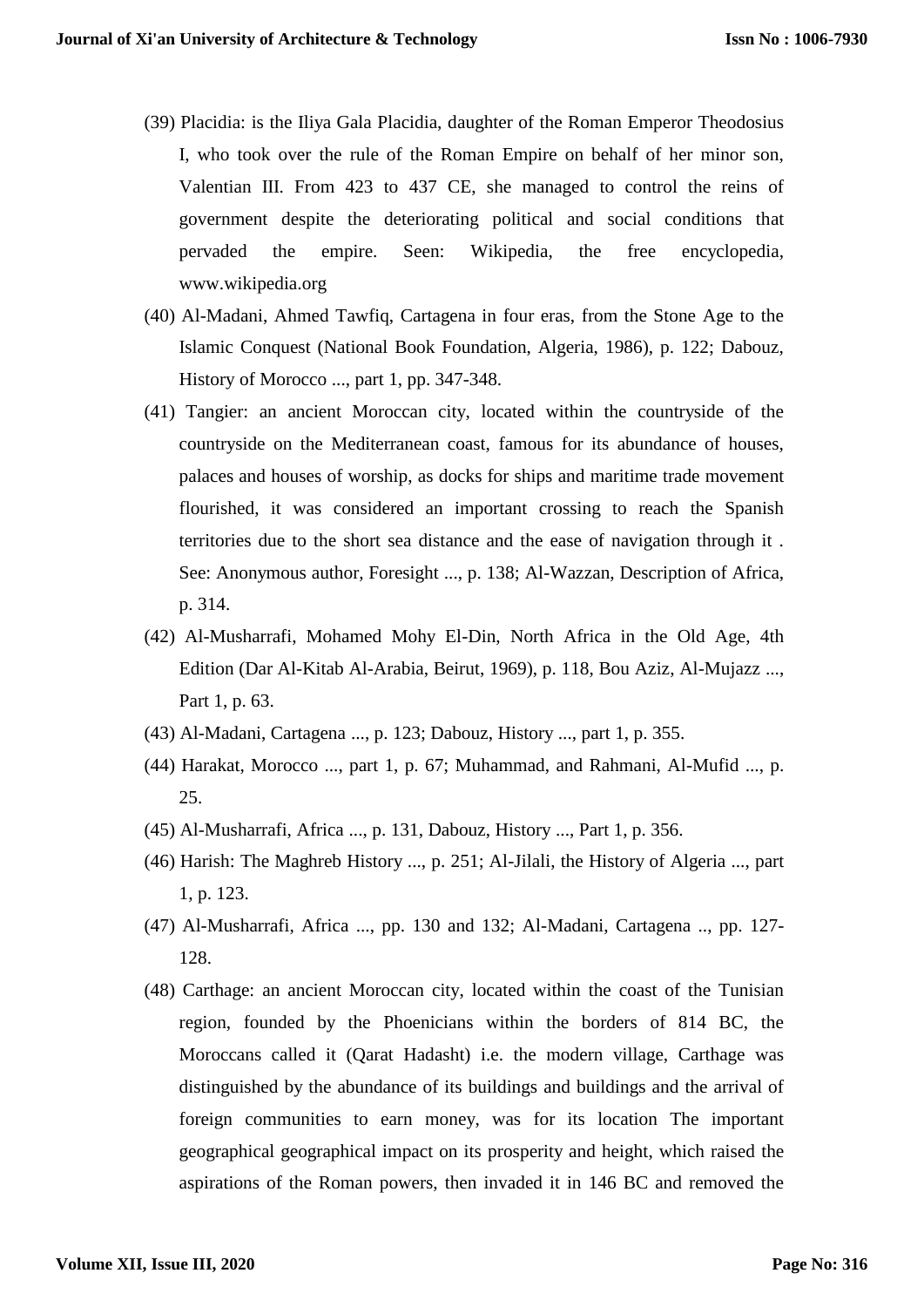Carthaginian political rule from it. Looking: Henry, Glossary of Civilizations ..., pp. 675-680; Al-Sharif, History ...., p. 26.

- (49) Hiboun (Annaba) is an ancient Moroccan city, located on the coast of the Mediterranean within the Tunisian region, near the present Algerian border, characterized by the abundance of buildings from houses and churches, built by the Romans during their control of the countries of Morocco to benefit from its geographical location militarily and commercially, called Arabs Annaba There are many grape trees in it, while the early Christians called it Hippon, meaning the fruitful land. Looking: Kerbkhal, Marmol, Africa, translation: Muhammad Hajji and others, 1st edition, (New Knowledge Printing Press, Rabat, 1989) c 3, pp. 7-8.
- (50) Jenseric Geinseric (429 AD -477 AD) Also known as Gaiserk, he is the main leader of the Vandals, he founded the Vandal Kingdom in the countries of the Maghreb, known for his cunning and political cunning and his appeasement of the Amazighs, as well as being an invincible war man, during his rule the Vandal Kingdom witnessed a broader Military spillover and economic boom. Looking: Abd al-Wahhab, Hassan Hosni, Synopsis of the History of Tunisia, 3rd edition, p. 28, Al-Shater, Khalifa, and others, Tunisia throughout history (Tunis 2007) part 1, p. 215.
- (51) Al-Madani, Cartagena ..., p. 128, Dabouz, Tarikh ..., Part 1, pp. 356-357.
- (52) Al-Mazaq: A province that was administratively established in the Phoenician era, located to the southwest of Tunisia, within the lands of Gafsa, which was characterized by the abundance and diversity of its agricultural and mineral crops, whose wealth was exploited by the Romans and Vandals. Seen: Wikipedia the free encyclopedia www.wikipedia.org
- (53) Numidia: It is an ancient Moroccan province, located in the north of the Algerian lands, which the Arabs called the Land of Jurid, due to the large number of palm trees in it, while the Romans called it Punicia and then it was distorted to Numidia, inhabited by the Amazighs - the natives of Morocco - in the form of tribal groupings known for their resistance. For local and foreign governments, as they did not accept submission to any rule that restricted their movements and aspirations. See: An unknown author, Foresight ..., pp. 150 and 155; Al-Wazzan, Description of Africa, p. 29; Al-Salabi, Pages ..., p. 290.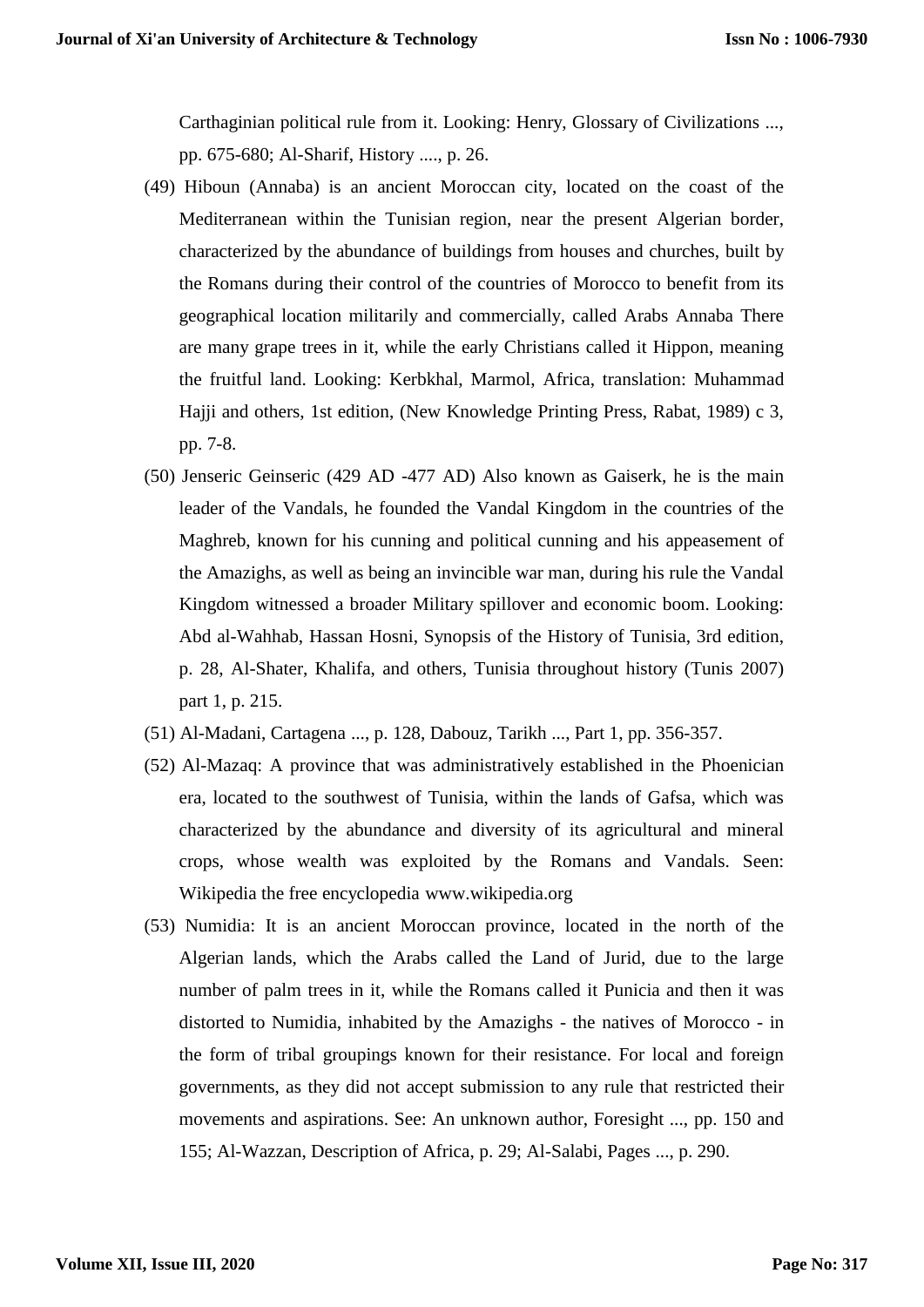(54) Appartian: it is the province that lies between Tunisia and eastern Algeria within the lands of Al-Majrada, characterized by the abundance of its water, the fertility of its soil and the diversification of its agricultural crops, which witnessed an economic boom during the Roman domination of the Arab Maghreb. See: Wikipedia

www.wikipedia.org

- (55) Gitol: It is the area confined between western Libya and the east of the Atlantic Ocean, to the south of Numidia, which the Romans called by this name due to the nature of the life of the tribes, which was characterized by frequent mobility and travel between the countries of the Arab Maghreb. See: Chianti, economic changes ..., p. 165 .
- (56) Zaghouan: a mountainous region located within the Tunis region, which is characterized by fertility in its soil and abundance of its crops, especially of olive and fruit trees. Looking, Marmol, Africa, p. 5.
- (57) Al-Madani, Cartagena ..., p. 127; Al-Zawy, Ahmed Al-Tahir, History of the Arab Conquest in Libya, p. 4 (Dar Al-Madar Al-Islami, Beirut, 2004), p. 31.
- (58) Al-Jilali, History of Algeria .., part 1, pp. 127-129; Harakat, Morocco ..., part 1, p. 64.
- (59) Harish, The Maghreb History ..., p. 246; Dabouz, History ..., Part 1, pp. 355-357.
- (60) Muhammad, Rahmani, Al-Mufid ..., p. 6; Harakat, Morocco .., part 1, p. 64.
- (61) Al-Jilali, History of Algeria ..., part 1, p. 126, Harish, Maghreb History, ..., p. 238.
- (62) Gulimer Gulimer (531-534) The last Vandal king in the countries of the Maghreb assumed the rule of the Vandal kingdom at the expense of his partner Hildrick, Glimmer was known for his deception and his love for collecting money, neglected the affairs of the parish, and deteriorated during his rule the Vandal Kingdom Courtois, op.cit. p269
- (63) Al-Madani, Cartagena ..., pp. 132-133; Harakat, Morocco, ..., part 1, p. 66.
- (64) Debbouz, History .., Part 1, p. 354; Al-Arabi, Al-Iktissad ..., pp. 97-104.
- (65) El-Gohary, Yousry, North Africa, No. 6 (The Egyptian General Book Organization, Alexandria, 1980), pp. 123-124; Al-Nasiri, The History of the Empire .., p. 457.
- (66) Muhammad, Rahmani, Al-Mufid ..., p. 9; Al-Arabi, Al-Iktissad, pp. 100-104.
- (67) Al-Jilali, History of Algeria ..., part 1, p. 123, Al-Madani, Cartagena ..., p. 128.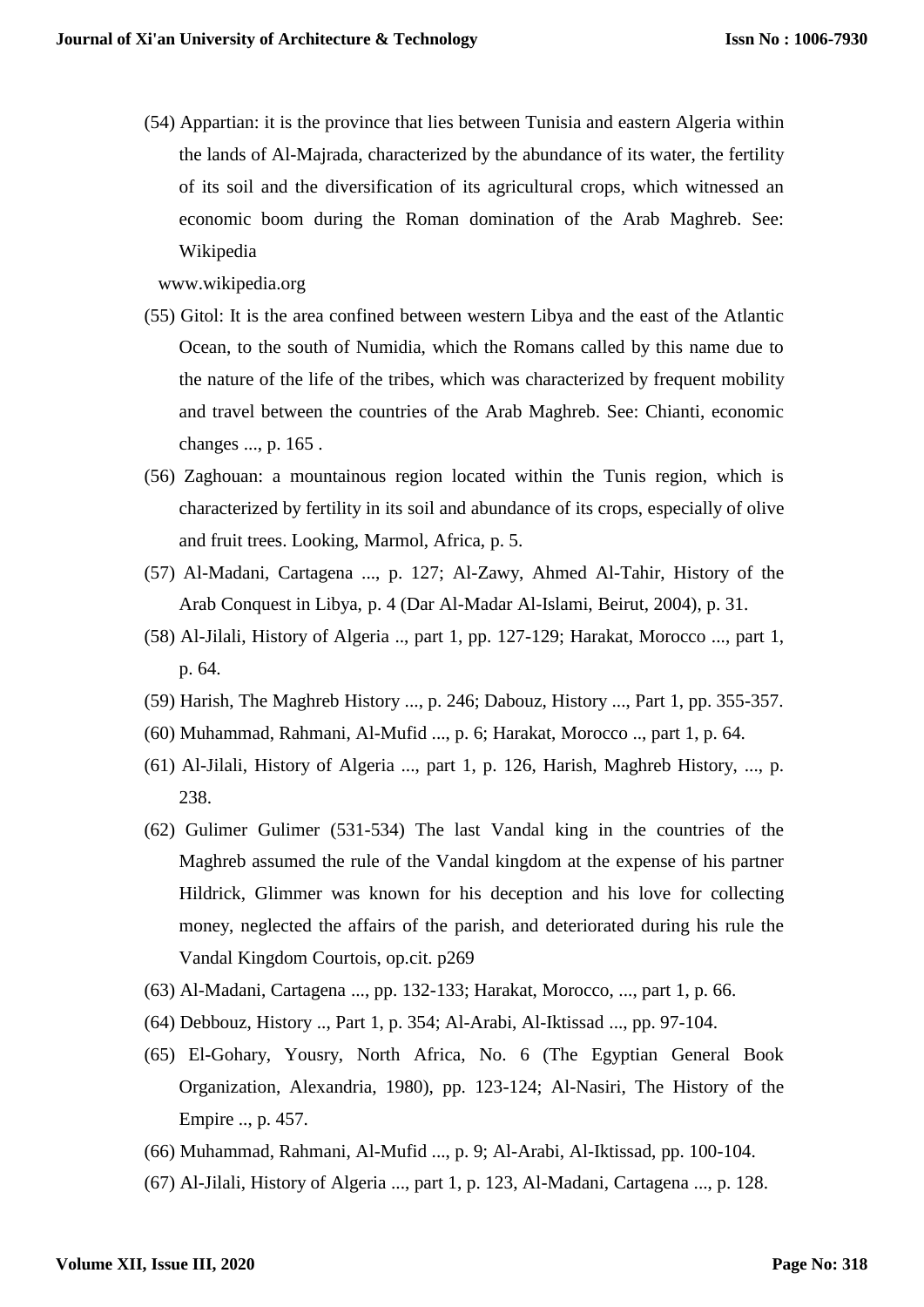- (68) Harish, The Maghreb History ..., p. 253; Harakat, Morocco ..., part 1, p. 67.
- (69) Al-Jilali, History of Algeria ..., part 1, p. 123; Al-Mashriqi, Africa ..., pp. 130- 132.
- (70) Al-Madani, Cartagena ..., p. 128; Harish, Maghreb History ..., p. 253.
- (71) Al-Musharrafi, Africa ..., pp. 130 and 132, Harakat, Morocco ..., part 1, p. 67.
- (72) Al-Gilani, History of Algeria ..., part 1, p. 123; Harish, The Maghreb History ..., p. 253.
- (73) Al-Musharrafi, Africa ..., pp. 133 and 139; Al-Madani, Cartagena ..., pp. 128.
- (74) Al-Gilani, History of Algeria ..., part 1, pp. 123-124; Harish, Maghreb History ..., p. 257.
- (75) Al-Musharrafi, Africa ..., p. 128; Al-Madani, Cartagena ..., p. 124.
- (76) Al-Jilali, History of Algeria, ..., part 1, p. 123; Harish, The Maghreb History ..., p. 257.
- (77) Al-Gohary, North Africa, pp. 123-124; Al-Arabi, Al-Iktissad ..., p. 37.
- (78) Al-Nasiri, History of the Empire ..., p. 476, Muhammad and Rahmani, Al-Mufid ..., p. 25.
- (79) Harish, Maghreb History ..., p. 259; Sharif, History of Tunisia, p. 34.
- (80) Al-Nasiri, History of the Empire ..., p. 474; Muhammad and Rahmani, al-Mufid ..., pp. 25-26.
- 81) Al Madani, Cartagena ..., p. 131, Harakat, Morocco ..., part 1, pp. 66-67.
- (82) Al-Musharrafi, Africa ..., p. 132, Harish, The Maghreb History ..., p. 254.
- (83) Al-Jilali, History of Algeria ...., part 1, pp. 124 and 134, Al-Rawa, History of the Conquest ..., pp. 31-32.
- (84) Al-Madani, Cartagena ..., p. 128; Bu Aziz, Al-Mujaz ... ... part 1, p. 63.
- (85) Harish, Maghreb History ..., p. 252; Muhammad, Rahmani, Al-Mufid ..., p. 25.
- (86) Al-Musharrafi, Africa ..., p. 131; Al-Madani, Cartagena ..., p. 124.
- (87) Al-Jilali, History of Algeria ..., part 1, p. 126; Harish, Maghreb History ..., p. 260.
- (88) Al-Musharrafi, Africa ..., pp. 135; Al-Madani, Cartagena ..., pp. 130-131.
- (89) Harish, The Maghreb History ..., pp. 235; Al-Nasiri, The History of the Empire ..., pp. 474-475; Harakat, Morocco ..., part 1, pp. 66-67.
- (90) Arian Doctrine: It is one of the ancient Christian doctrines, its founding dates back to the Bishop of Alexandria Arius (250 - 336 AD) from his dogmas that he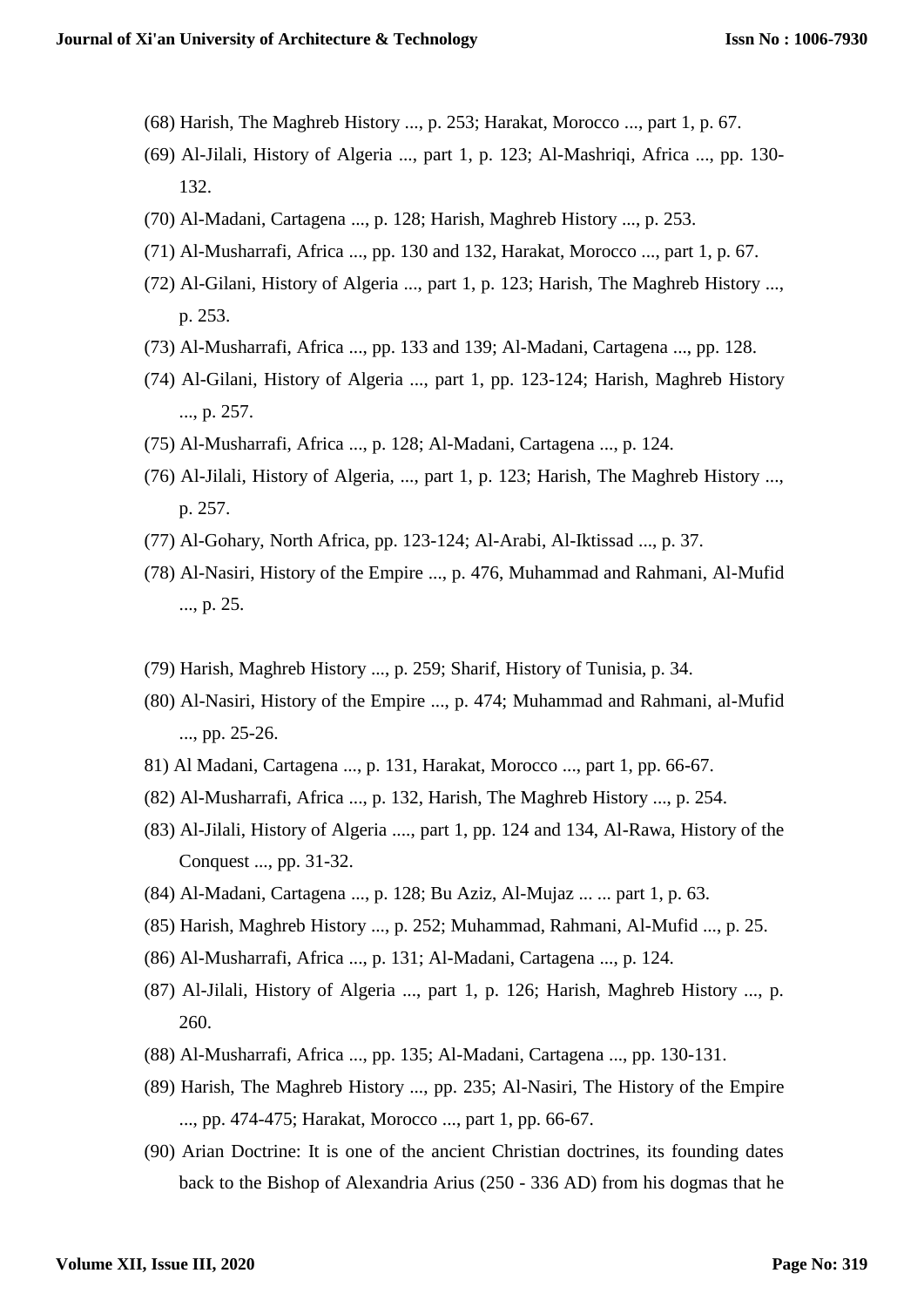published, that Christ was a human nature, and that God created a miracle, the Catholic Church fought him, so he was isolated from his source and exiled from his country According to the decisions of the Council of Nicaea in 325 AD, due to the difference of its creeds with the official Catholic doctrine of the Roman Empire. For more information, see: Hamad, Hussein Ali, The Dictionary of Schools of Thought and Religions, 1st Edition (Dar Al-Jeel, Beirut, 1998), p. 7.

- (91) Al-Jilali, History of Algeria ..., part 1, p. 124; Harish, Maghreb History ..., p. 264.
- (92) Al-Donat: It is a Christian group that appeared in the countries of the Arab Maghreb up to the fourth century A.D., which traces its origins to (Donatus), Bishop of the Algerian Aures Region. Many patriots, religious people and the poor who reject foreign domination of their country belong to this group. Looking: Boukiout, Mohamed, the Amazigh kingdoms in the face of challenges, 1st edition, (Videbrant Press, Rabat, 2002), p. 73.
- (93) Catholicism: Among the most famous Christian doctrines that have become the official doctrine of the Western Roman Empire in Rome, represented by the Vatican Gate, one of the most important tenets of this doctrine, it says that Christ has two natures: divine and human, united in the personality of Christ and became one hypostasis. For more information see: Hamad, Dictionary ..., p. 167.
- (94) Al-Musharrafi, Africa ..., 132 133; Harish, Maghreb History ..., pp. 224-225.
- (95) Al-Nasiri, History of the Empire ..., p. 476; Harakat, Morocco ..., part 1, p. 66.
- (96) Huneric: Huniric (477 AD 484 AD) is the eldest son of King Vandal Jenseric, who ascended the throne of the kingdom after his father's death, was cruel in his dealings with Moroccans, especially Catholics. look :
- Courtois, Op.cit, P.265
- (97) Gunthammund (484 AD 496 CE) was chosen king of the Vandals in the Maghreb after the death of his uncle Honeric, being the oldest member of the ruling family, and his reign witnessed political isolation and relative calm with Catholic Christians. Looking: Ibid, p. 226
- (98) Tarsund: Thrasamund (496 AD 523 AD) assumed the throne of the Vandal Kingdom after the death of his brother Guntamund in 496 AD, known for his literary and intellectual inclinations, and his rule witnessed a noticeable calm, especially with Catholic Christians.

Pracopius. Guerres des vandales, trad. dureau de la malle dans Algériens, p. 75.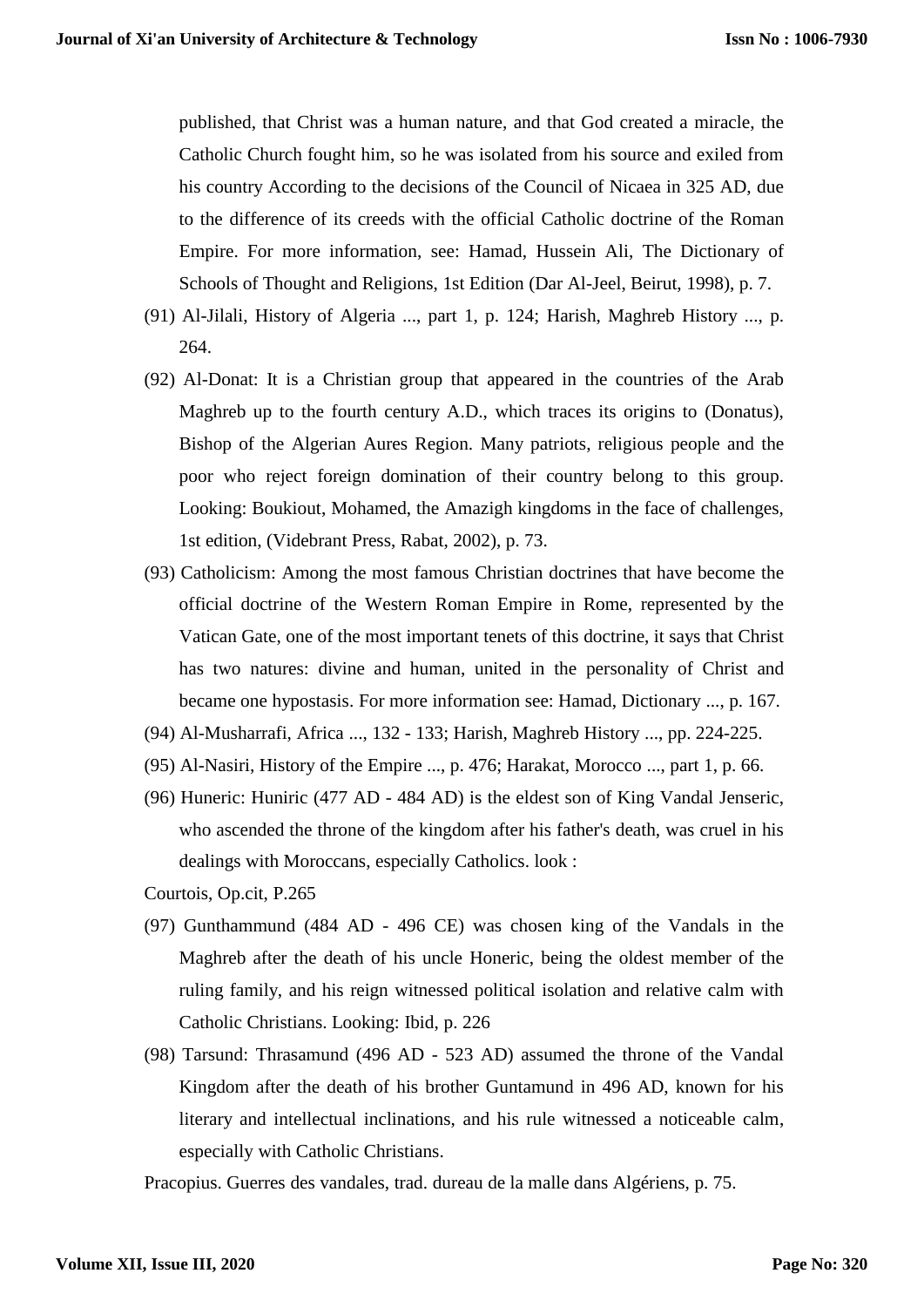(99) Al-Musharrafi, Africa ..., p. 120; Harakat, Morocco ..., part 1, p. 66.

100) Courtois, Op.cit, P.262.

(101) Ibid, P.243.

- (102) Marcus, L., Histoire des vandales depuis leurs premiéres apparitions jusqúá la destruction de leur empire en Afrigue, poret, paris, 1907. P.217.
- (103) Al-Musharrafi, Africa ..., p. 133.
- (104) Courtois, Op.cit, P.236.
- (105) Al-Madani, Cartagena ..., p. 123; Bu Aziz, Al-Mujaz ... ... part 1, p. 64.
- (106) Saint Augustine: one of the most prominent Catholic saints in the Maghreb, born in the Tunisian tyrant (present-day Ahras market) lived between (354 - 430 AD) studied theology in Carthage, counted the spiritual father and social reformer of Moroccan Christians, killed by the Vandals while besieging the city of Hiboun (Annaba), in the year 430 AD, has great credit for spreading and consolidating the Christian faith throughout the countries of the Central Maghreb. For more, see: Sharif, History of Tunisia ..., p. 33.
- (107) Al-Oras: An ancient Moroccan region, located in the north of the central region of present-day Algeria, punctuated by the Aures mountain range, rich in plantations and waters, inhabited by the Berber tribes since ancient times and established for them local kingdoms, which took it upon themselves to resist foreign control over their country. See more: Al-Idrisi, Abu Abdullah Muhammad bin Muhammad al-Husayni (lived in the sixth century AH), The Book of Nuzhat al-Mushtaq in Breaking Through Horizons (Library of Religious Culture, Cairo, 2002), p. 264.

( <sup>108</sup>)Procopeus, Op.cit, P. 75 ; Marcus, Op.Cit, P. 349.

(109) Al-Jilali, History of Algeria ..., part 1, p. 123; Harish, Maghreb History ..., p. 256.

(110) Al-Nadouri, The Maghreb ..., p. 329; Bou Aziz, Al-Mujazza ..., part 1, p. 64.

(111) Al-Madani, Cartagena ..., pp. 121-122; Dabouz, History of Morocco ..., part 1, p. 362.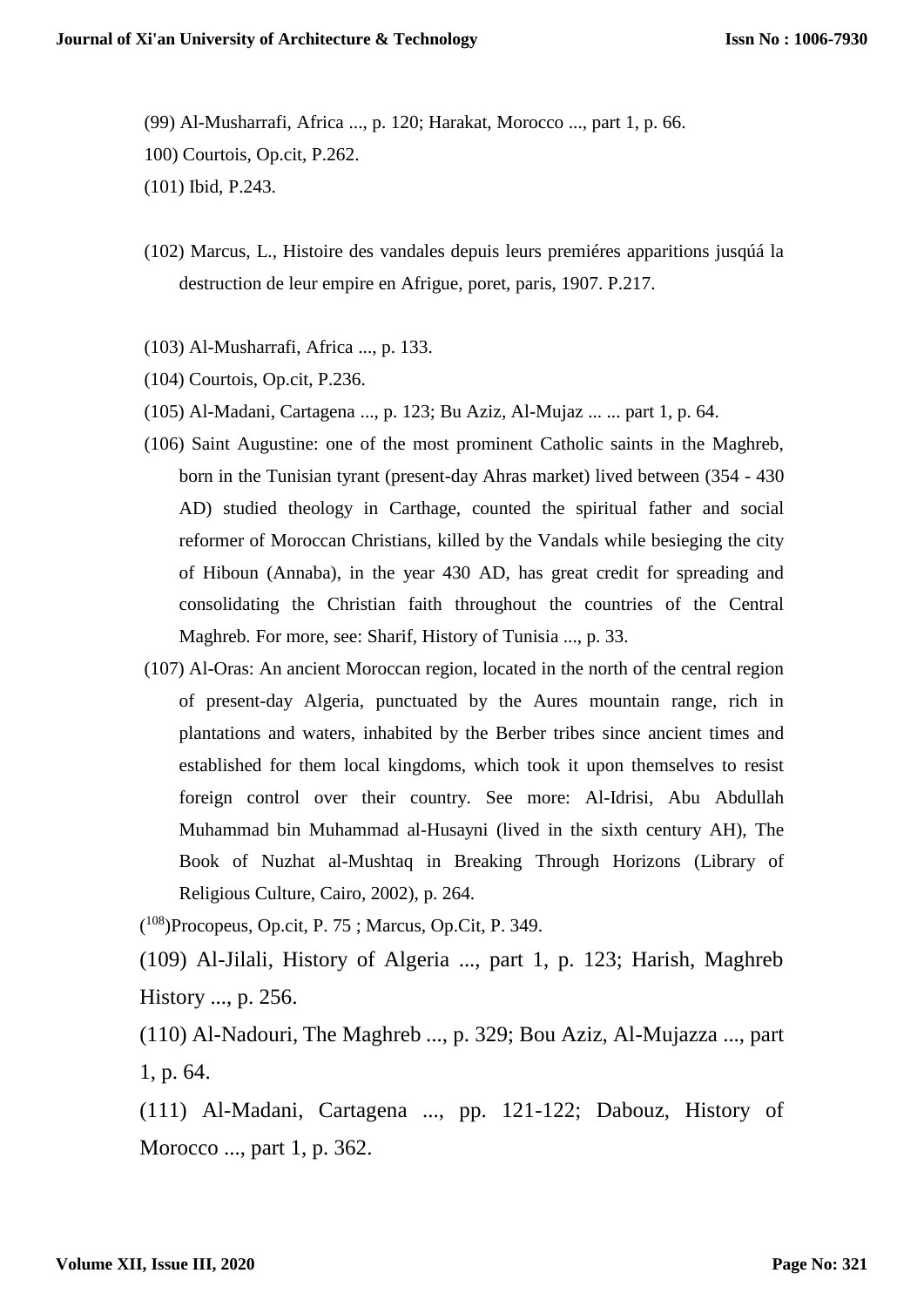(112) The Balearic Islands: They are three islands (Mayorca, Menorca, Evitha) located in the Mediterranean Sea to the east of Spain, famous for the cultivation of fruits and the manufacture of olive oil and ornaments. Greeks, Romans, and Vandals). See: The Arabic Encyclopedia ..., Part 2, p. 769.

 (113) Sardinia: It is one of the most important islands of the Mediterranean, located to the west of Rome, and to the south of the island of Corsica, it is famous for its minerals of silver and iron, as well as its geographical location which was used as a strategic station between North Africa and southern Europe, so this island witnessed A bloody struggle for possession by the powers of the ancient world. For more information see: Henry, Lexicon ..., p. 473.

(114) Corsica: Also known as Corsus, it is one of the most important islands of the Western Mediterranean, located to the southeast of Gaul (France), famous for its abundant mountainous heights, of a rugged geographical nature, its inhabitants excelled in shipbuilding and producing luxury types of wine and oil Olives, its important geographical location had its impact on the race of major powers to acquire and annex their properties. For more information, see: The Arabic Encyclopedia ..., Vol. 5, p. 2769.

(115) Sicily: One of the largest islands in the Mediterranean, located in the middle of the sea to the southwest of Rome (Italy). It is famous for its many trees and the diversity of its crops. And the Greeks, Romans and Vandals. Looking: Henry, Lexicon ..., p. 551.

(116) Al-Musharrafi, Africa ..., p. 125; Al-Nasiri, History of the Empire ..., p. 476.

(117) Al-Wazzan, Description of Africa, vol. 1, pp. 28-29; Al-Jawhari, North Africa, pp. 121-126.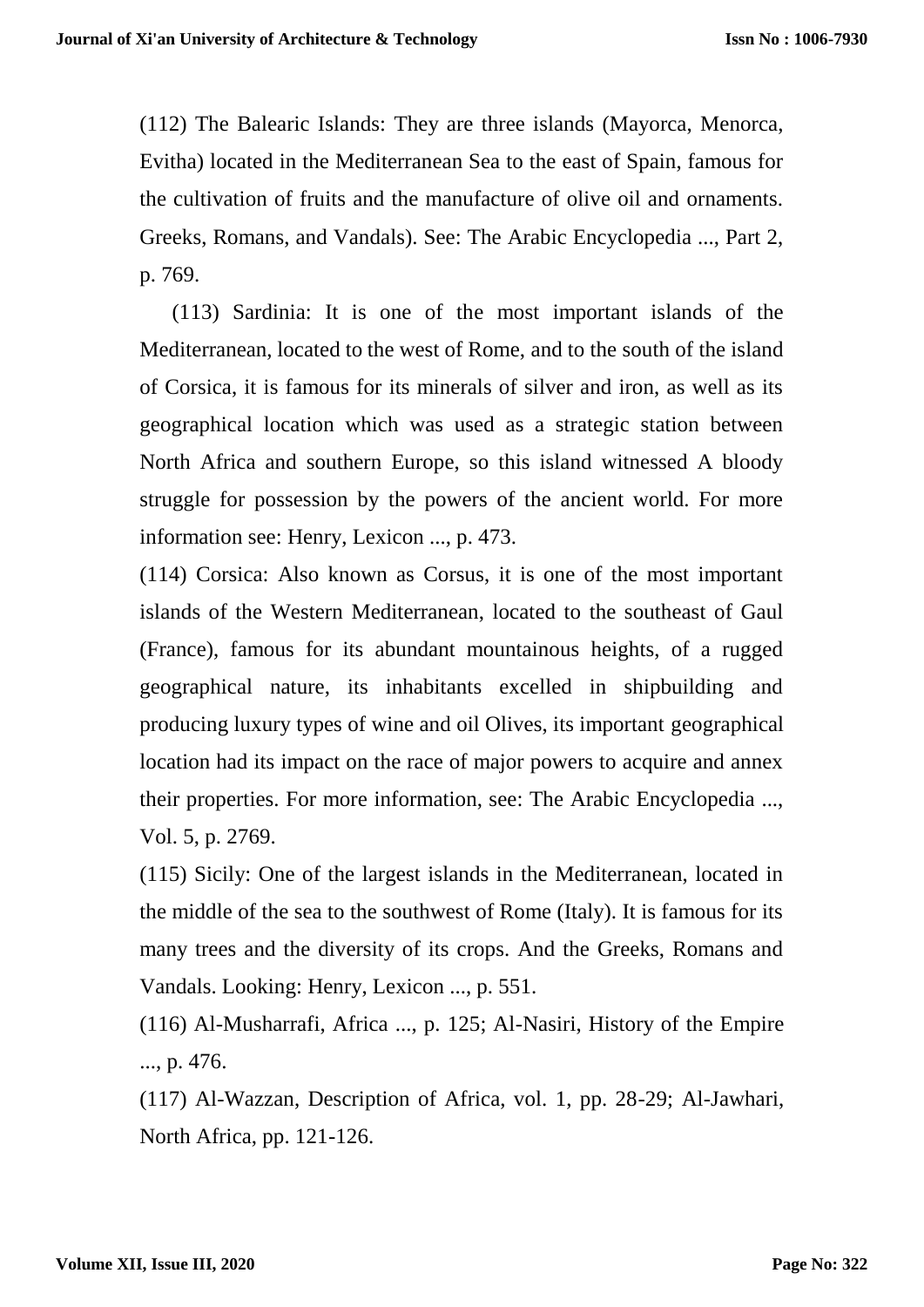(118) Harish, Maghreb History ..., pp. 242-249; Dabouz, History of Morocco ..., part 1, p. 360.

(119) Al-Jilali, History of Algeria ..., part 1, pp. 124-125; Al-Madani, Cartagena ..., p. 130.

(120) Harish, Maghreb History ..., pp. 245-249; Muhammad, and Rahmani, Al-Mufid ..., p. 26.

(121) Al-Jilali, History of Algeria ..., part 1, p. 124; Al-Mushrifi, Africa ..., pp. 118 and 130; Al-Madani, Cartagena ..., p. 124.

(122) Limes Line: It is a border line created by the Romans, in order to separate the Moroccan states subject to them, from the lands of the Amazigh tribes that declared their separation and rebellion against Roman rule. From the raids of the tribes, and when the Vandals took control of the lands of the countries of the Maghreb, they maintained this line and made it a watershed for their influence. Looking: Al-Azzawi, Abd al-Rahman Hussein, History of the Arab Maghreb in the Islamic Era (Dar Al-Khaleej, Oman, 2007), p. 16;

(123) Caesarea Mauritania: After the fall of Carthage in 146 BC, the Romans divided the countries of the Maghreb into several administrative states: Africa, Numidia, and Mauritania. Mauritania was divided into two main states, which are Mauritania, Tangier, and its capital, Tangier, and Caesarea, and its capital, Caesarea. For more information see: Julian, History of Africa ..., pp. 8; Mahran, Mohamed Bayoumi, pp. 289-296.

(124) Bizasina: An ancient Moroccan region, corresponding geographically to present-day Tunisia, founded by the Phoenicians and witnessed during their reign a great economic prosperity, which the Romans cared about as being an important source of wheat and ceramics. Seen: The free encyclopedia: www.wikipedia.org

(125) Al-Musharrafi, Africa ..., p. 130; Harish, Maghreb History ..., pp. 242-249.